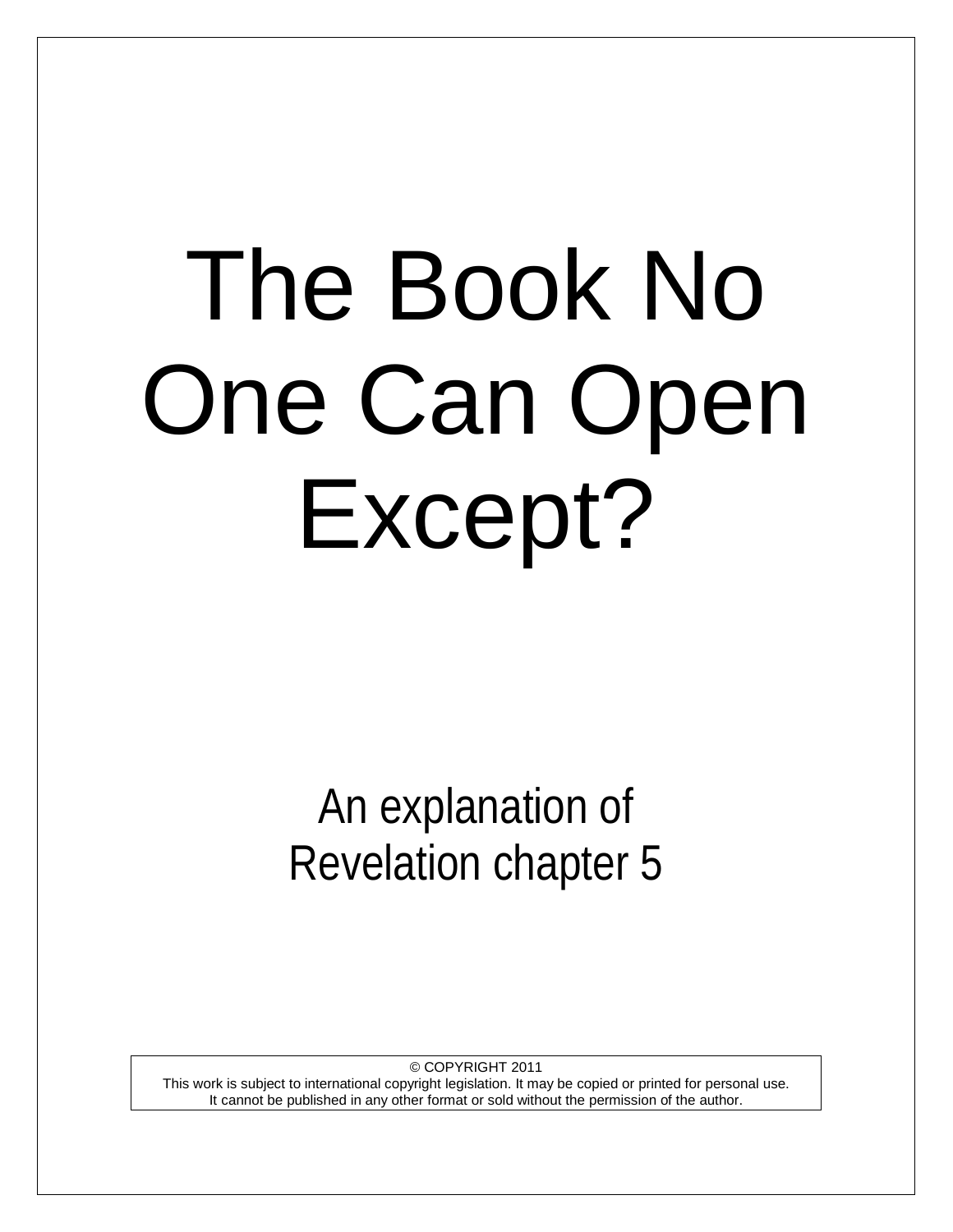# Table of contents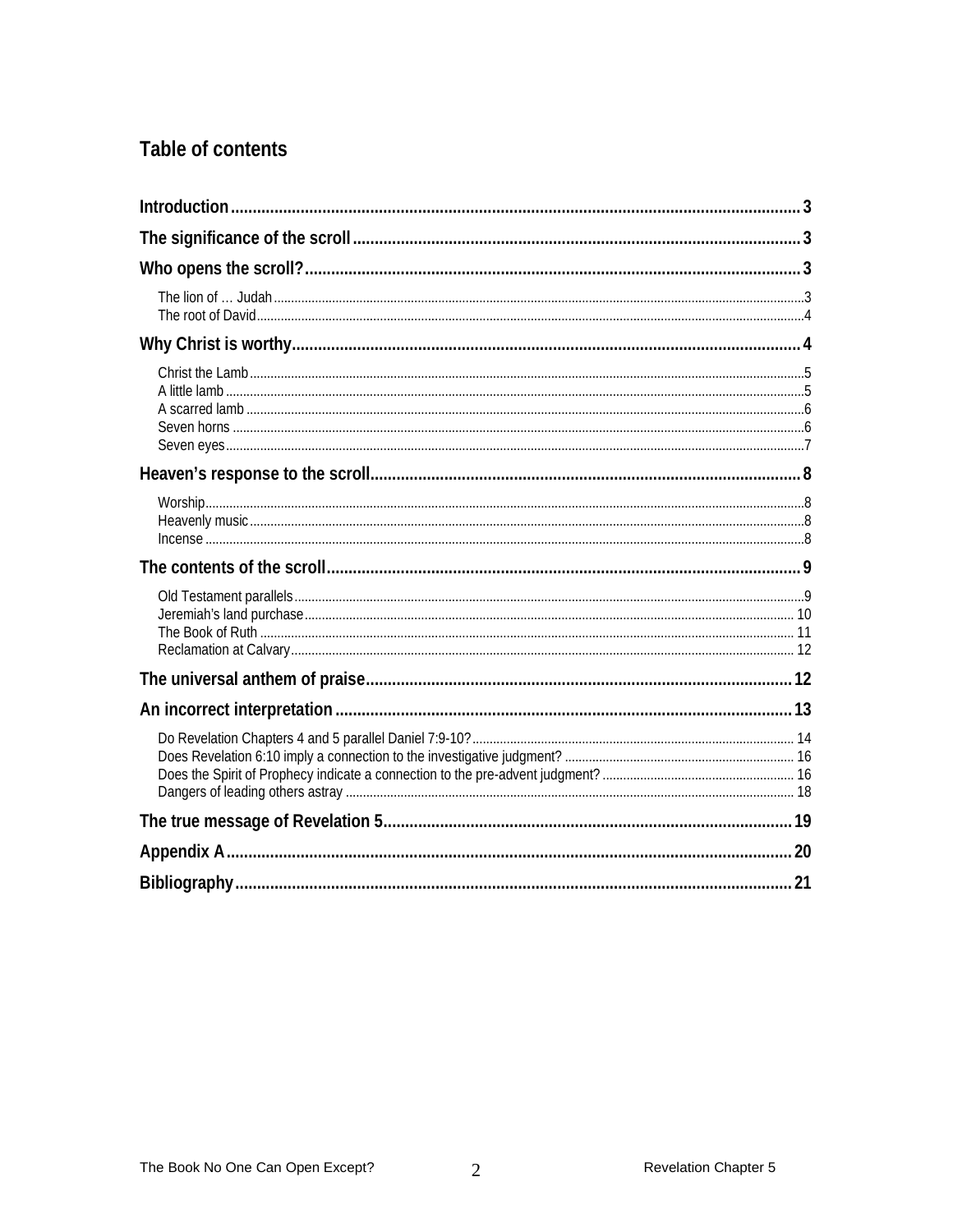# <span id="page-2-0"></span>**Introduction**

Revelation Chapter 5 is a continuation of the vision of Chapter 4. The fourth chapter revealed God the Father upon the throne, amid the four living creatures and the twentyfour elders. He is pictured in the first apartment of the magnificent sanctuary in the kingdom of heaven.

In reviewing the earlier chapters of Revelation, it is clear that the first chapter brings to view Jesus Christ, as Priest, among the seven lamp stands in the first apartment of the great heavenly temple. Chapter 4 presents the Father as Creator, enthroned, in the first apartment of the same sanctuary before the seven lamps of fire. Chapter 5 now presents both the Father and the Son, and demonstrates the worthiness of the Son of God.

# <span id="page-2-1"></span>**The significance of the scroll**

*And I saw in the right hand of Him who sat on the throne a scroll written on the inside and on the back, sealed with seven seals. Then I saw a strong angel proclaiming with a loud voice, "Who is worthy to open the scroll and to loose its seals?" And no one in heaven or on earth or under the earth was able to open the scroll, or to look at it. So I wept much, because no one was found worthy to open and read the scroll. But one of the elders said to me, "Do not weep. Behold, the Lion of the tribe of Judah, the Root of David, has prevailed to open the scroll, and to loose its seven seals. Revelation 5:1-9*

The scroll which is pictured in the right had of God is sealed with seven seals and is clearly of primary importance to the entire heavenly host. First of all it is held in the Father's right hand, which denotes that it pertains to both His power and authority. Second, a strong, mighty angel makes a proclamation to the whole universe concerning the scroll. Third, we witness the heartfelt reaction of John, when he concludes that there is no one who had the ability to open the book. Almost incongruously it is said that he *wept much* even while surrounded by the exalted atmosphere of heaven*.* All of this suggests that there is something very significant about this scroll. Finally, when One is found who is worthy to open the scroll, the response of the heavenly host affirms its importance.

# <span id="page-2-2"></span>**Who opens the scroll?**

## <span id="page-2-3"></span>**The lion of … Judah**

The one who was found worthy to open the scroll is described as *the lion of the tribe of Judah*. Judah was the leading tribe of Israel and the lion was its emblem. The royal house of David, which was of the tribe of Judah, consequently had the lion as its standard also. In Jacob's prophecy regarding Judah in Genesis 49:8-12 there are a number of links between Judah and the lion. The lion denotes sovereignty, leadership, courage, strength and kingship. These qualities apply supremely to Jesus Christ in His heavenly state. His kingliness denotes His power to deal with His enemies, His power to end the reign of Satan and destroy all who owe allegiance to the great deceiver The lion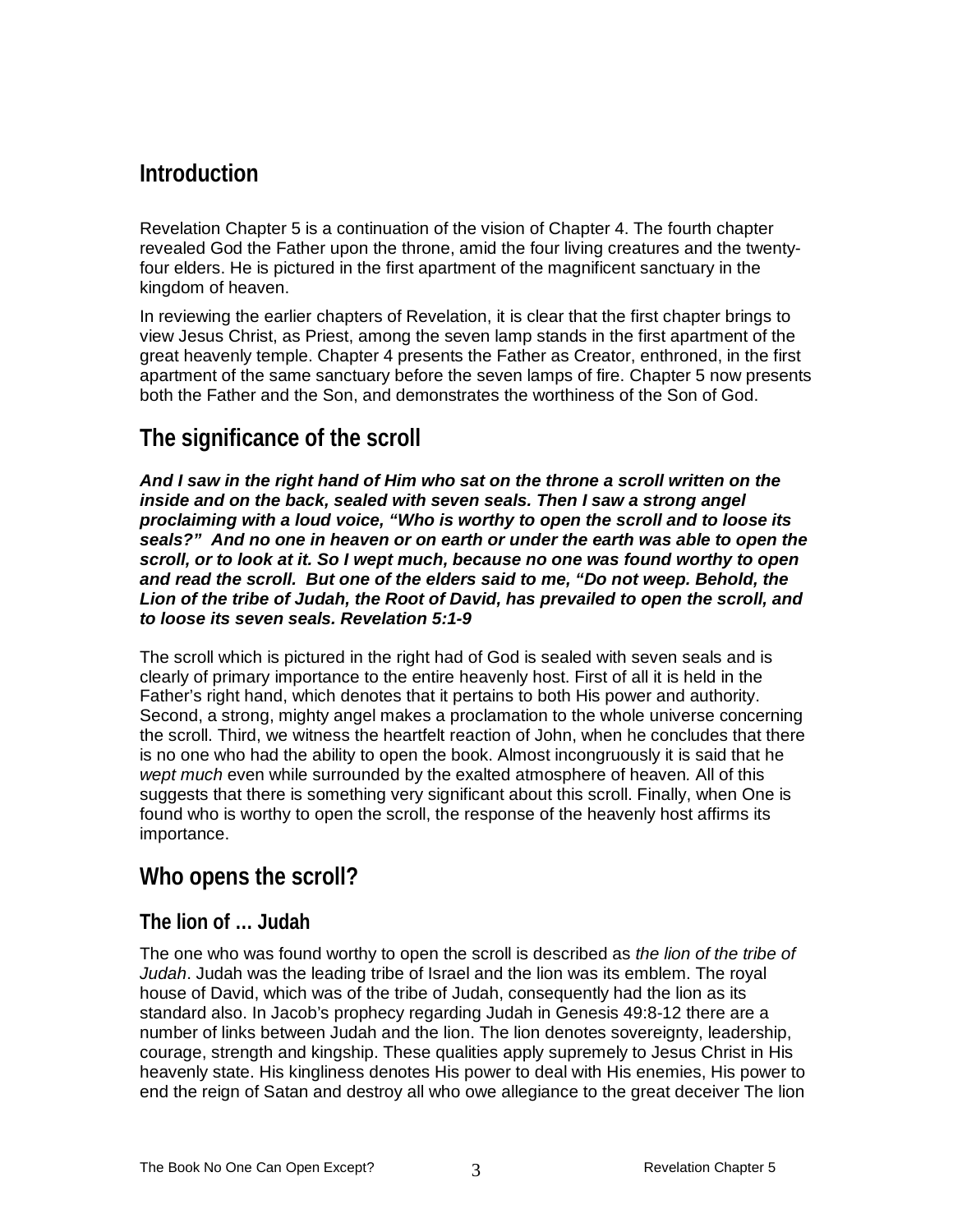also speaks of Christ in regard to His justice as the great Kinsman-Redeemer: one of the roles of the kinsman-redeemer was to take vengeance upon any who had wronged those who were their near kin.

## <span id="page-3-0"></span>**The root of David**

Christ is also spoken of as *the root of David*, a term drawn from the book of Isaiah.

*There shall come forth a Rod from the stem of Jesse, and a Branch shall grow out of his roots. Isaiah 11:1*

Jesse was the father of David. This means that a rod (or shoot) would come out of the stem (or stump, or family) of Jesse. In other words, Christ would be the offspring of David. The prophet Isaiah declared

*And in that day there shall be a root of Jesse* (or David)*, who shall stand as a banner to the people; for the Gentiles shall seek Him, and his resting place shall be glorious. Isaiah 11:10* 

This prophecy was also fulfilled in Jesus Christ. He would be *the root of David,* however He would also *precede* David. He was not only the offspring of David, He existed before David was born. In fact He would be the progenitor of David. This proved to be a great enigma for the Jewish mindset. Jesus, during his earthly ministry, used this fact to effectively silence the Pharisees who were continually cavilling and trying to catch Him out with devious questions. Matthew records how Jesus asked the Pharisees

*What do you think about the Christ? Whose son is He? They said to Him, "The son of David". He said to them, "How then does David in Spirit* (or vision) *call him 'Lord', saying, 'The Lord said to my Lord, "Sit at my right hand, till I make Your enemies Your footstool"? If David then called him "Lord", how is He his Son? And no one was able to answer him a word, nor from that day on did anyone dare to ask him any more questions. Matthew 22:41-46*

The whole scenario presented an unsolvable conundrum to the opponents of Jesus. The fact that He was the *root of David* indicated that He was not only David's progenitor, but that He had existed from eternity. He was God the Son. He was

*… in the form of God* (but) *did not consider it robbery to be equal with God, but made himself of no reputation. Philippians 2:6-7* 

The two terms, the *lion of Judah* and *the root of David*, therefore, denote Christ's kingship and deity – representing both His fullness of authority as well as the fullness of His power.

# <span id="page-3-1"></span>**Why Christ is worthy**

*He* (Christ) *has prevailed to open the scroll and to loose its seven seals.* The word *prevailed* means *conquered*. Christ has gained the victory and this victory has enabled him to take the scroll. What, some may ask, is the victory that Christ has gained?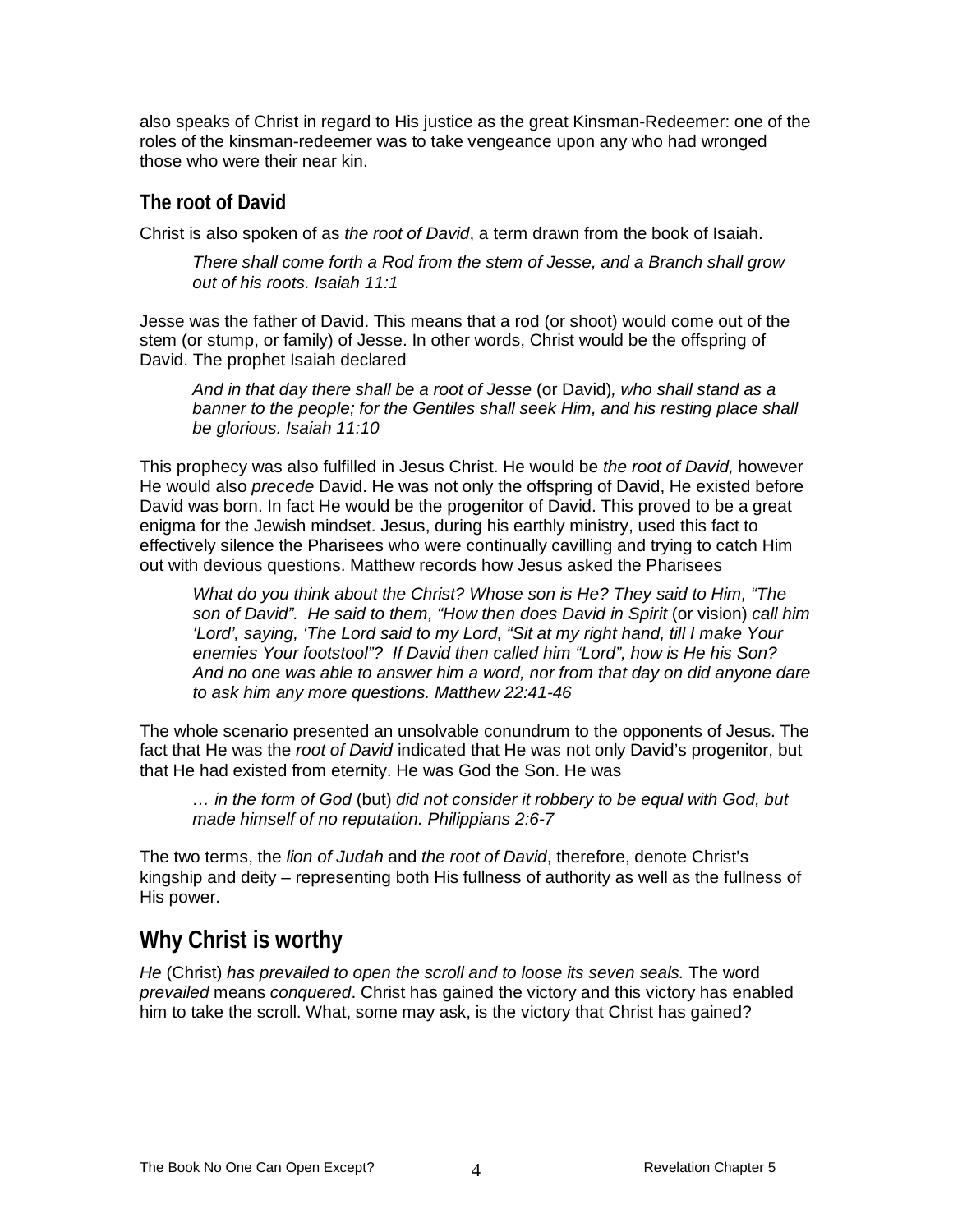## <span id="page-4-0"></span>**Christ the Lamb**

#### *And I looked, and behold, in the midst of the throne and of the four living creatures, and in the midst of the elders, stood a Lamb as though it had been slain, having seven horns and seven eyes, which are the seven Spirits of God sent out into all the earth. Revelation 5:6*

John sees a lamb before the throne. As with many heavenly symbols this did not mean that this is a literal lamb? Rather, it is Jesus Christ who is literally a man, *the man Christ Jesus*. Here He is pictured in His glorified body, forever a man, forever linked with the human race. But why would He be portrayed as a lamb when he is actually a human being? The term *lamb* is a figure of speech, in this instance, which reflects back on the earthly mission of Jesus. When John the Baptist introduced Jesus to the world, he declared

 *Behold! The Lamb of God who takes away the sin of the world. John 1:29*

This term implies the meekness, the humility, the submissiveness and condescension of God the Son, who

*… made Himself of no reputation, taking the form of a bondservant, and coming in the likeness of men. Philippians 2:7*

## <span id="page-4-1"></span>**A little lamb**

It goes without saying that Christ is a special lamb. The original Greek word used on this occasion means *a little lamb*. In the Book of Revelation the word for *lamb* is always *little lamb*. Some Bible versions state it as *a pet lamb*. The only other place in the New Testament where this word for *little lamb* is used is in John 21:15*.* Here Jesus, in addressing Peter says, *Feed my lambs*. What Jesus is actually saying is *feed my little lambs*.

Why should Jesus, in His exalted, heavenly state, be described this way? This expression, amongst other things, implies endearment, referencing a close, loving relationship. In the first instance it describes the relationship between the Father and the Son. This precious relationship that exists between the Father and the Son is revealed by the Spirit of Prophecy in a beautiful description of the reunion between Jesus and His Father once Jesus returned to Heaven after His resurrection.

*All are there to welcome the Redeemer. They are eager to celebrate His triumph and to glorify their King. But He waves them back. Not yet; He cannot now receive the coronet of glory and the royal robe. He enters into the presence of his Father. He points to His wounded head, the pierced side, the marred feet; He lifts His hands, bearing the print of nails…. He approaches the Father… The voice of God is heard proclaiming that justice is satisfied.... The Father's arms encircle His Son, and the word is given, "Let all the angels of God worship Him." [1](#page-4-2)*

This is a beautiful picture of the intimate nature of the Godhead, of the affection between the Father and the Son. Perhaps the expression *little lamb* also denotes the affection

<span id="page-4-2"></span><sup>1</sup> Ellen G. White, *The Desire of Ages* (Mountain View, CA.: Pacific Press Publishing Assn., 1898), 884.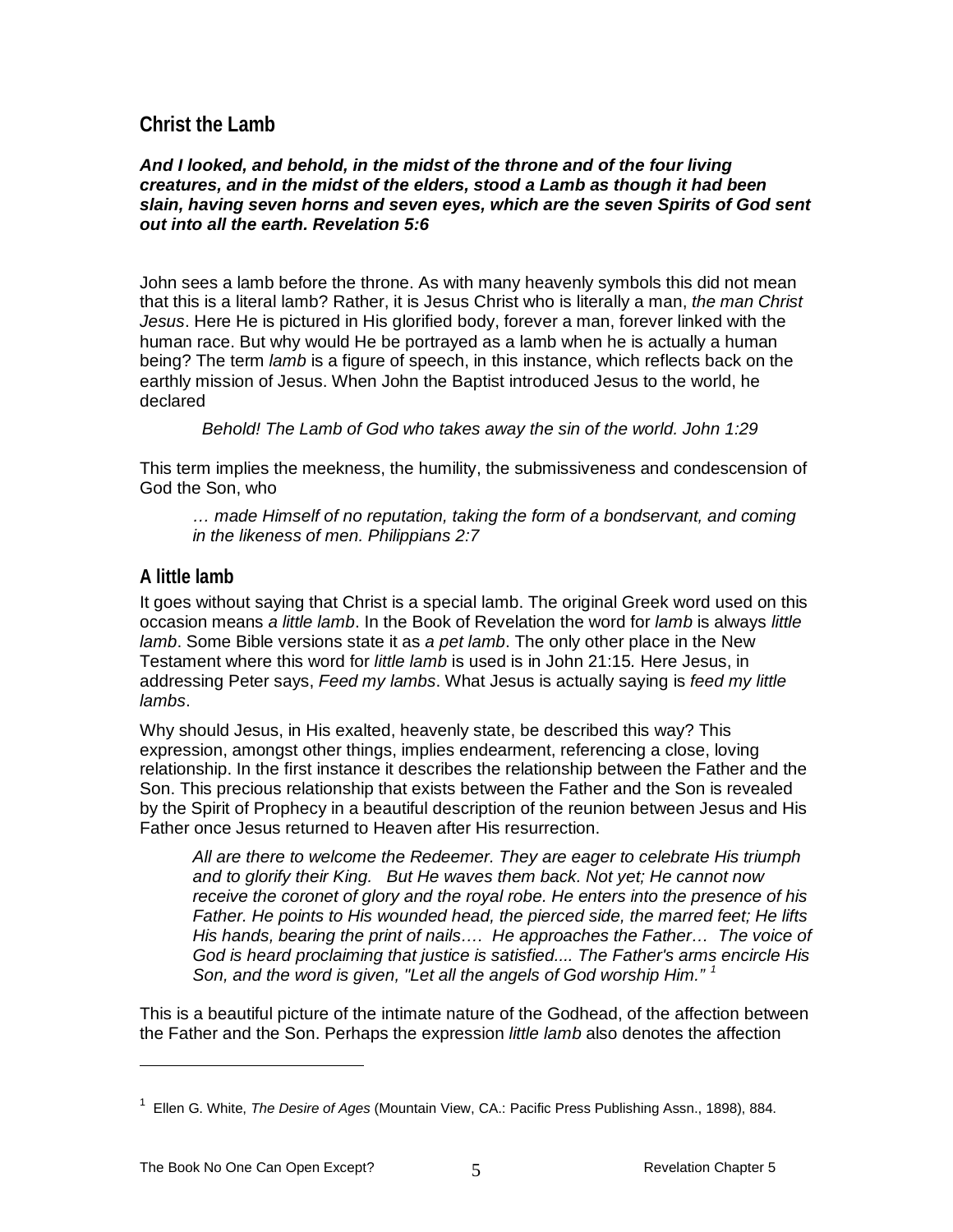that God and Christ also have for us. It could also refer to the preciousness of Christ to the believer. Jesus can be closer and more precious to us than any earthly person. As the hymn declares, *I am His and He is mine forever*.

#### <span id="page-5-0"></span>**A scarred lamb**

The Revelator, however, indicates that Jesus Christ is more than just a *little* lamb. Jesus is

#### *… a lamb as though it has been slain. v6*

This does not just refer to a lamb that has been killed, for Christ has now risen. It refers to one who demonstrates the marks of death; one in whom are seen the scars of suffering, one who has experienced a deadly wound yet that deadly wound has been healed. Jesus, in His glorified body, is now in heaven.

That glorified body is therefore a scarred body: one which contains the scars of battle. According to general surgical understanding there are five classifications of wounds that humans are capable of sustaining. These are contused wounds, lacerated wounds, penetrating wounds, perforated wounds and incised wounds. All of these five types of wounds were experienced by the Lord Jesus during His sufferings and death.

In fact, there were seven places on His body where he was wounded: where He suffered injury on our behalf. He was wounded in both of His hands, in both of His feet, in His brow, His lacerated back and His pierced side. These seven places of wounding denote the fullness of the agony, the piercing pain, the extremity of His suffering, on behalf of guilty man. But these scars in no wise mar His glorified body! They now are objects of devout fascination, objects of beauty worthy of praise. Notice the prophet's description of Jesus in his heavenly state.

 *He had rays flashing from His hand and there his power was hidden. Habakkuk 3:4*

Undoubtedly from these seven wounds in the glorified body of Jesus, these rays of light beam forth like *horns* (KJV). They declare to the universe the unspeakable sufferings of Christ and the victory that was His. Jesus is in the midst of the throne amid the glory of the kingdom, yet the central attraction is *the lamb slain*. The dominant theme of the heavenly courts is 'Christ crucified'. The prevailing principle is self-sacrifice: self-sacrifice in the person of the scarred Son. This is the principle of God's kingdom. This was payment for the title deeds of the lost inheritance. This was the price of redemption, the cost of victory over the usurper, the ransom price for a lost race.

#### <span id="page-5-1"></span>**Seven horns**

As a result of His victory, Jesus is described as having *seven horns and seven eyes.* What do these horns and eyes represent? In scripture a horn denotes power. When Jacob foretold the future of the tribe of Joseph he said,

*His horns are like the horns of unicorns: with them he shall push the people together to the ends of the earth. Deuteronomy 33:17*

Clearly *the seven horns* is a figurative term to describe the power of the Lord Jesus Christ in His heavenly state. *Seven* signifies full, complete and unending power. In other words it signifies the omnipotence of the Lord Jesus Christ. On earth Jesus Christ was not omnipotent, though He was God in the flesh. Whilst on this planet He laid aside this heavenly attributes and lived life on earth as a man. He did not exercise His divine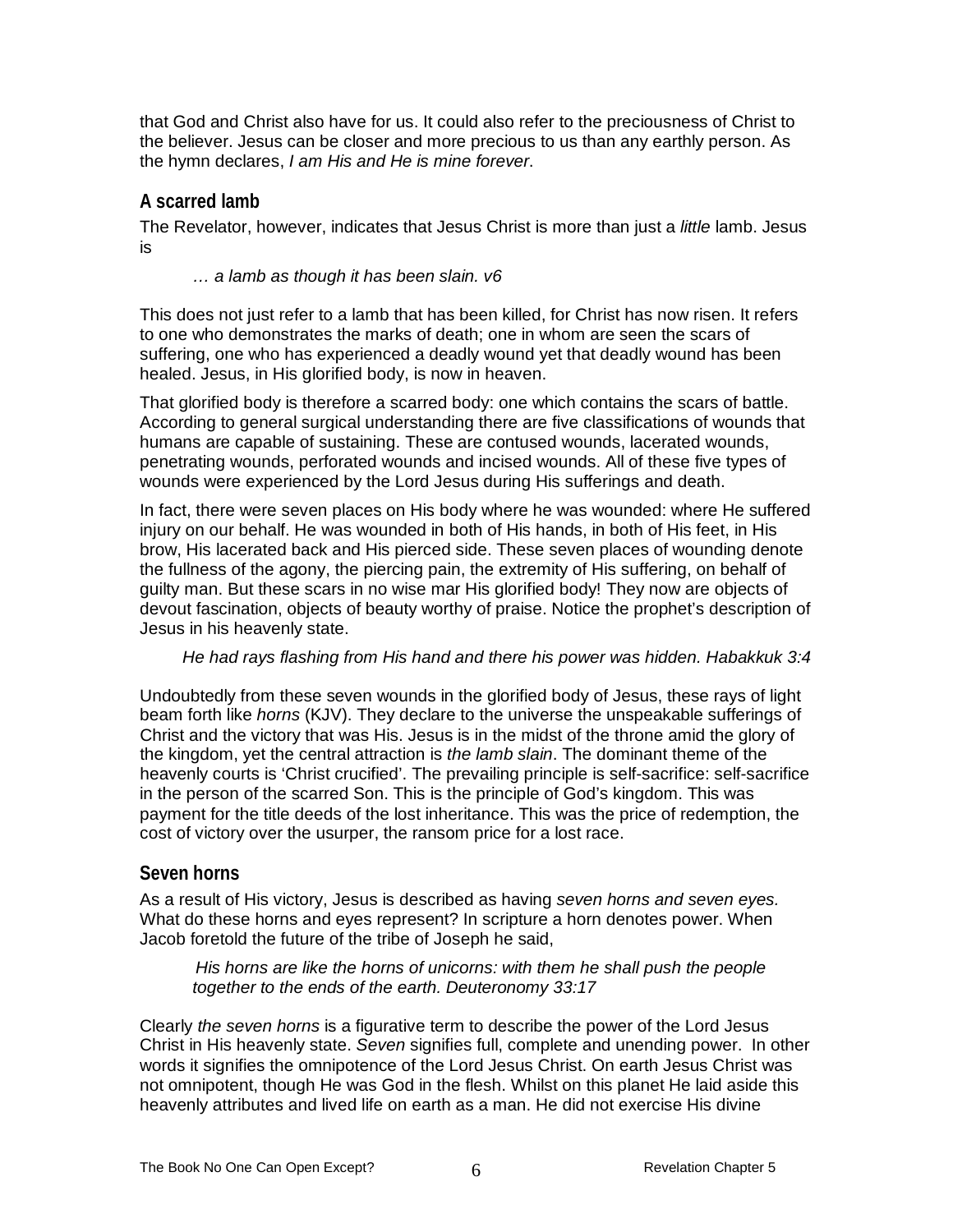power: He laid it aside, it was quiescent. But now His omnipotence is reactivated within Him.

Do the seven horns correspond to the seven horns of light that beam from the seven scars of Christ?

*There was the hiding of his power. Habakkuk 3:4* 

The New Testament affirms that the sufferings of Christ are the secret to His power and glory.

*But we see Jesus, who was made a little lower than the angels, for the suffering of death crowned with glory and honour... Hebrews 2:9*

*He… became obedient to the point of death, even the death of the cross. Therefore God also has highly exalted Him, and given him the name which is above every name, that at the name of Jesus every knee should bow, of those in heaven and of those on earth, and of those under the earth. Philippians 2:8-10*

As Jesus was about to ascend to heaven He declared

*All power is given to me in heaven and in earth. Matthew 28:18*

#### <span id="page-6-0"></span>**Seven eyes**

Jesus is pictured as not only having seven horns but also *seven eyes*. This is another figure describing Christ in His heavenly state. Eyes denote intelligence and wisdom, consequently the number seven would imply perfect and complete wisdom. In other words this describes the omniscience of Jesus, the all-knowing One.

During His earthly existence Jesus of Himself was not all-knowing: His divine attributes were inactive. However at His resurrection they became reactivated. The *seven eyes* represent the fact that Christ now is all-observant, all-watchful and ever vigilant in regard to His church on earth.

The seven eyes also apply in a spiritual sense on earth. They apply to the Holy Spirit in His ministry – *the seven Spirits of God sent forth into all the earth*. They encompass the ministry of the angels who are

*… ministering spirits, sent forth to minister for those who will be heirs of salvation. Hebrews 1:14*

Angels are the representatives of the Third Person of the Godhead, and are under His direction on earth.

The expression *sent forth into all the earth* is borrowed from the Old Testament and is used to describe the ministry of the angels of God in this world.

(The seven lampstands)*… are the eyes of the Lord, which run to and fro through the whole earth Zechariah 4:10*

*For the eyes of the Lord run to and fro throughout the whole earth, to show Himself strong on behalf of those whose heart is loyal to Him. 2 Chronicles 16:9*

These beautiful scriptures state that God's agencies, *the eyes of God*, run throughout the whole earth. Nothing is hid from Christ.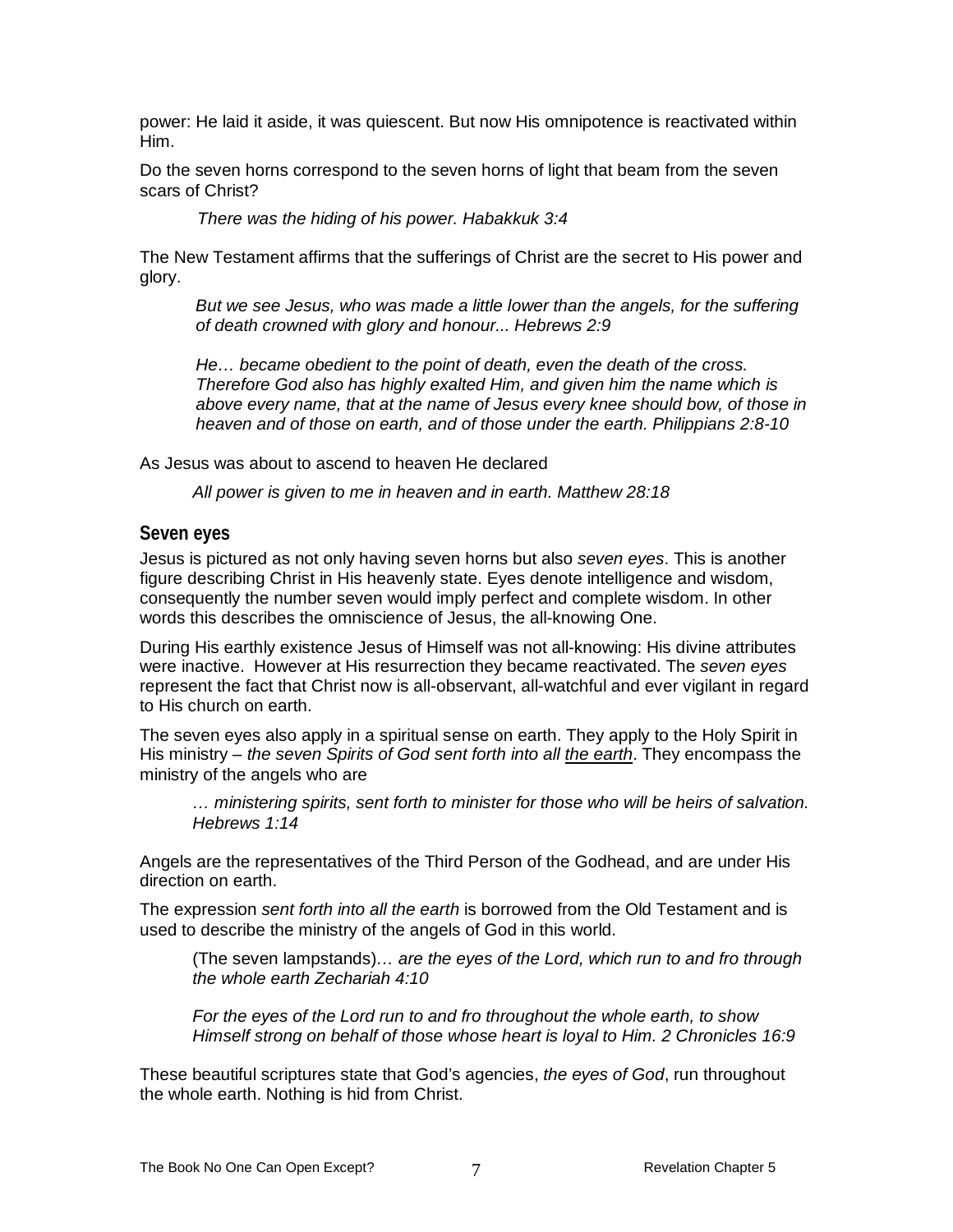*The eyes of the Lord are on the righteous, and his ears are open to their cry. Psalm 34:15*

*The eyes of the Lord thy God are always on it,* (the land of Israel representing the realm of the church) *from the beginning of the year to the very end of the year. Deuteronomy 11:12*

*The Lord is in his holy temple, the Lord's throne is in heaven: His eyes behold, His eyelids test the children of men. Psalm 11:4*

*The eyes of the Lord are in every place, beholding the evil and the good. Proverbs15:3*

*His eyes behold the nations, do not let the rebellious exalt themselves. Psalm 66:7*

One day the world's nations will unite against God and His people in an attempt to destroy them. However the Lord Jesus, while forever limited within His flesh as the Godman, is able to behold the activity of the nations by virtue of the ministry of the Holy Spirit and the angels. He is cognizant of every move against His people.

# <span id="page-7-0"></span>**Heaven's response to the scroll**

The next section of chapter five describes the response of the assembly to Christ taking the scroll.

## <span id="page-7-1"></span>**Worship**

#### *And he came and took the scroll out of the right hand of Him who sat on the throne. Now when he had taken the scroll, the four living creatures and the twentyfour elders fell down before the Lamb, each one having a harp and golden bowls full of incense, which are the prayers of saints. v7-8*

Described here are the gratitude, devotion and worship on the part of the heavenly host. These beings *fell down before the lamb*. This action reveals the extreme importance of the scroll. It also describes the concern of heaven for the children of men.

## <span id="page-7-2"></span>**Heavenly music**

#### *… each one having a harp…*

Heaven is place of melody. Everyone present will be gifted with music and this music will be spontaneous as every individual will break forth in melody and song. Each person will express the depths of their emotions in their own individual style, singing their own parts, and together they will compose an orchestra of millions of instruments. There will be no discord, no error, without a single jarring note!

#### <span id="page-7-3"></span>**Incense**

*… golden bowls full of incense…*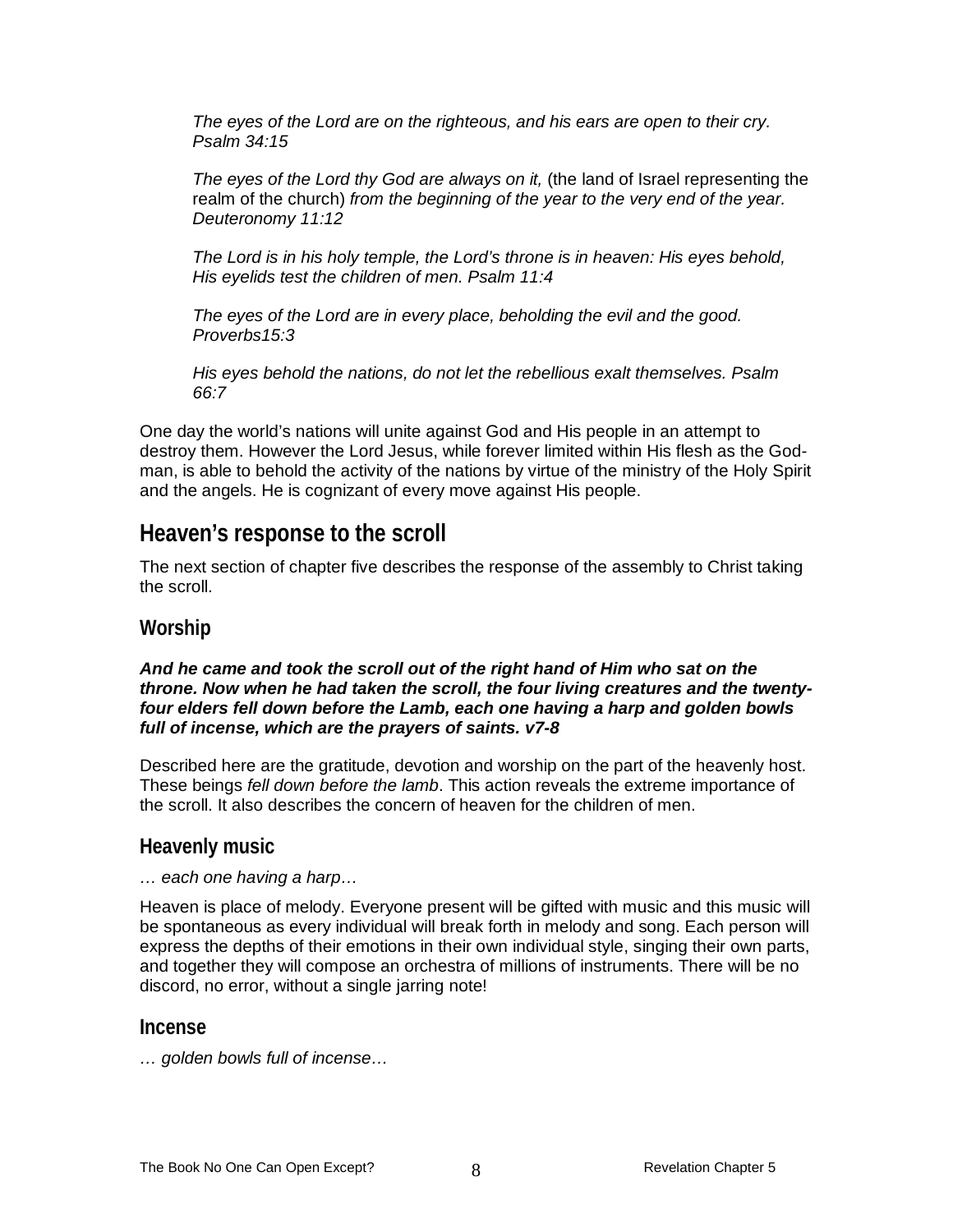This will be discussed in the eighth chapter of Revelation. In heaven there is a literal temple, a literal altar, a literal priesthood, and there is literal incense. (See *Literal in Heaven & Spiritual on Earth* under Revelation 4)

# <span id="page-8-0"></span>**The contents of the scroll**

*And they sang a new song, saying: You are worthy to take the scroll, and to open its seals; for You were slain, and have redeemed us to God by Your blood out of every tribe and tongue and people and nation, and have made us kings and priests to our God; and we shall reign on the earth. Revelation 5:9-10*

Why is there a new song? It is because the scroll has been taken and opened, indicating that redemption is now guaranteed. This is why some have concluded that this scroll of Revelation 5 is *the book of Redemption*. Dr. Fawcett declares that

*this scroll is the book of Redemption containing the title deeds to man's lost inheritance [2](#page-8-2)*

Dr. J. Seiss in *The Apocalypse* is in agreement.<sup>[3](#page-8-3)</sup>

One point is very clear: in the eyes of heaven this scroll is of primary importance. If this is a correct assumption then the identification of the contents of the scroll must be possible. The evidence indicates that the scroll contains title deeds. Let us examine this evidence further.

The main theme of Revelation is redemption. When one is finally found to open the scroll the resounding proclamation is made,

*…You have redeemed us to God by your blood… v9*

The angelic host cries

#### *…Worthy is the lamb who was slain… v12*

The Lamb's death was the price of redemption.

## <span id="page-8-1"></span>**Old Testament parallels**

 $\overline{a}$ 

The scroll of Revelation is based on what has been described as 'a mosaic of the Old Testament' because it is packed with expressions and phrases from these Hebrew Scriptures. In order to understand the Book of Revelation correctly, therefore, it is essential to examine the book's Old Testament background.

We need to ask if there is any Old Testament book that deals with the question of redemption. Within the Book of Leviticus the laws for the redeeming or buying back of inheritances in the land of Israel are set out. At least five times in six verses the word *redeem* is used.

<span id="page-8-2"></span><sup>2</sup> Robert Jamieson et al., *Commentary Critical and Explanatory on the Whole Bible* (Grand Rapids: Eerdmans Publishing, 1871), see commentary on Revelation 5:1.

<span id="page-8-3"></span><sup>&</sup>lt;sup>3</sup> J.A. Seiss, *The Apocalypse: Lectures on the Book of Revelation* (Grand Rapids, MI.: Zondervan Publishing House, 1966), 1:267-280.

<sup>2</sup> Robert Jamieson et al., *Commentary Critical and Explanatory on the Whole Bible* 6:674.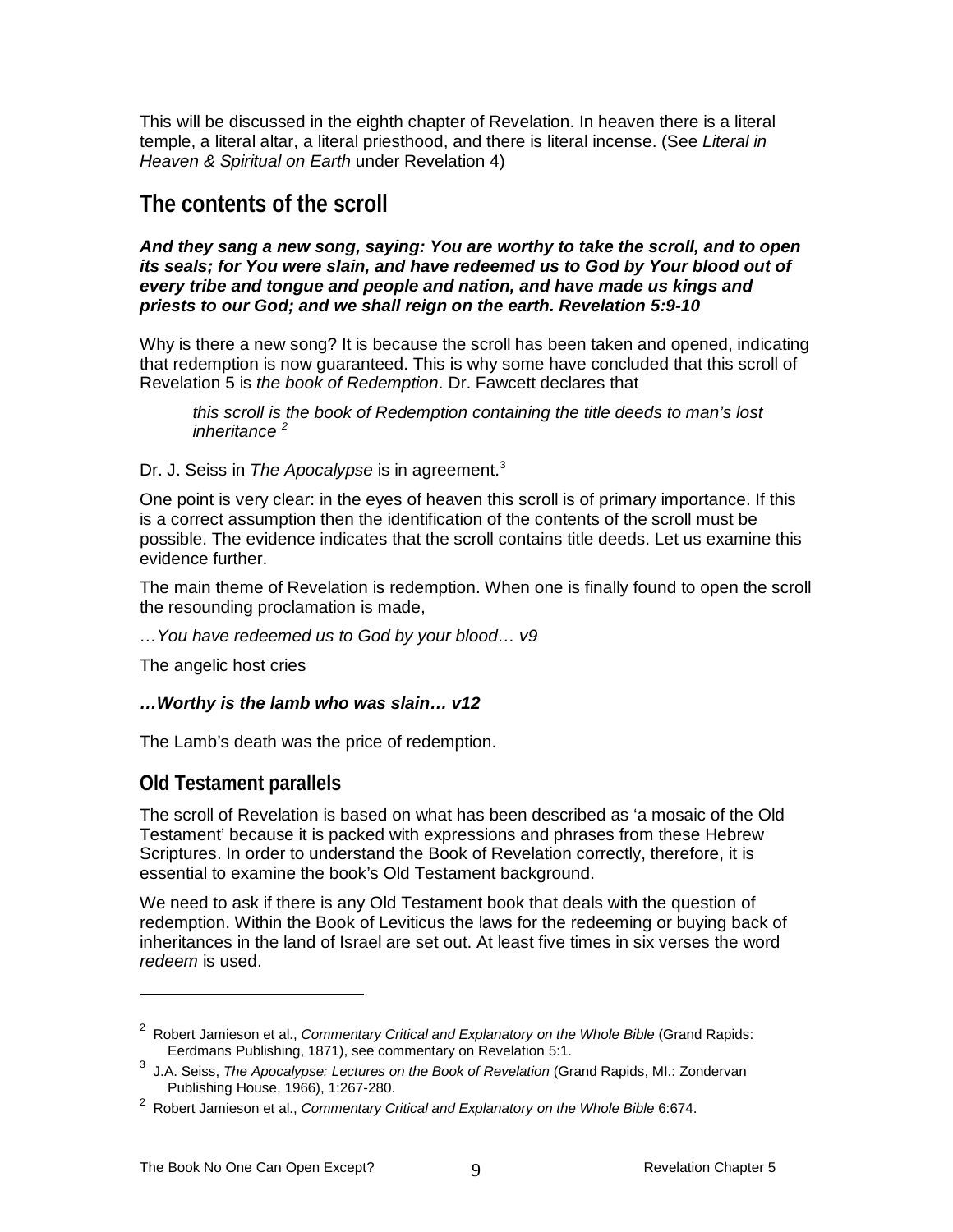*The land shall not be sold permanently, for the land is Mine; for you are strangers and sojourners with Me. And in all the land of your possession you shall grant redemption of the land. If one of your brethren becomes poor, and has sold some of his possession, and if his redeeming relative comes to redeem it, then may redeem what his brother sold. Or if the man has no one to redeem it, but he himself becomes able to redeem it, then let him count the years since its sale, and restore the remainder to the man to whom he sold it, that he may return to his possession. But if he is not able to have it restored to himself, then what was sold shall remain in the hand of him who bought it until the Year of Jubilee: and in the Jubilee it shall be released, and he shall return to his possession. Leviticus 25:23-28.*

Here is the law of inheritances as they pertained to Israel. Under these ancient laws, it was impossible to alienate estates beyond a certain timeframe. If one found it necessary to dispose of their land because of misfortune, it could only be forfeited until the year of Jubilee, that is, to the end of the fifty year period. At that time all property was automatically returned to its original owner or his surviving family. Consequently, if in the meantime the owner had died, then the nearest kin could step in to claim what the original owner had forfeited. In fact the person who was entitled to reclaim the property did not even have to wait for the Jubilee, provided he could establish legal claim to it and was also willing to pay the redemption price.

#### <span id="page-9-0"></span>**Jeremiah's land purchase**

The prophet Jeremiah was inspired to record an actual land transaction that throws light on this matter when he was commanded by God to buy a parcel of land. The account in Revelation 5 reveals how the scroll in the hand of God can be none other than a scroll containing title deeds, that is, a book of redemption.

*The word of the Lord came to me, saying, Behold, Hanameel the son of Shallum your uncle will come to you saying, Buy my field which is in Anathoth, for the right of redemption is yours to buy it. Then Hanameel, my uncle's son came to me in the court of the prison according to the word of the Lord, and said to me, Please buy my field that is in Anathoth, which is in the country of Benjamin; for the right of inheritance is yours, and the redemption is yours; buy it for yourself. Then I knew that this was the word of the Lord.* 

*So I bought the field of Hanameel my uncle's son that was in Anathoth, and weighed out to him the money, which was seventeen shekels of silver. And I signed the deed and sealed it, and took witnesses and weighed the money on the scales. So I took the purchase deed, both that which was sealed according to the law and custom, and that which was open; and I gave the purchase deed to Baruch the son of Neriah, the son of Mahseiah, in the presence of Hanameel my uncle's son, and in the presence of the witnesses who signed the purchase deed, before all the Jews who sat in the court of the prison. Jeremiah 32:6-14*

Notice that Jeremiah *sealed the deed*. The margin reads, *I wrote in a book and sealed it*. Thus a record of the land transaction was kept in a book or scroll. According to Weemse,

*For the manner of writing the contract, he who was to buy the ground, wrote two*  instruments or documents. The one to be sealed with his own signet, the other he *showed unclosed to the witnesses that they might subscribe and bear witness of*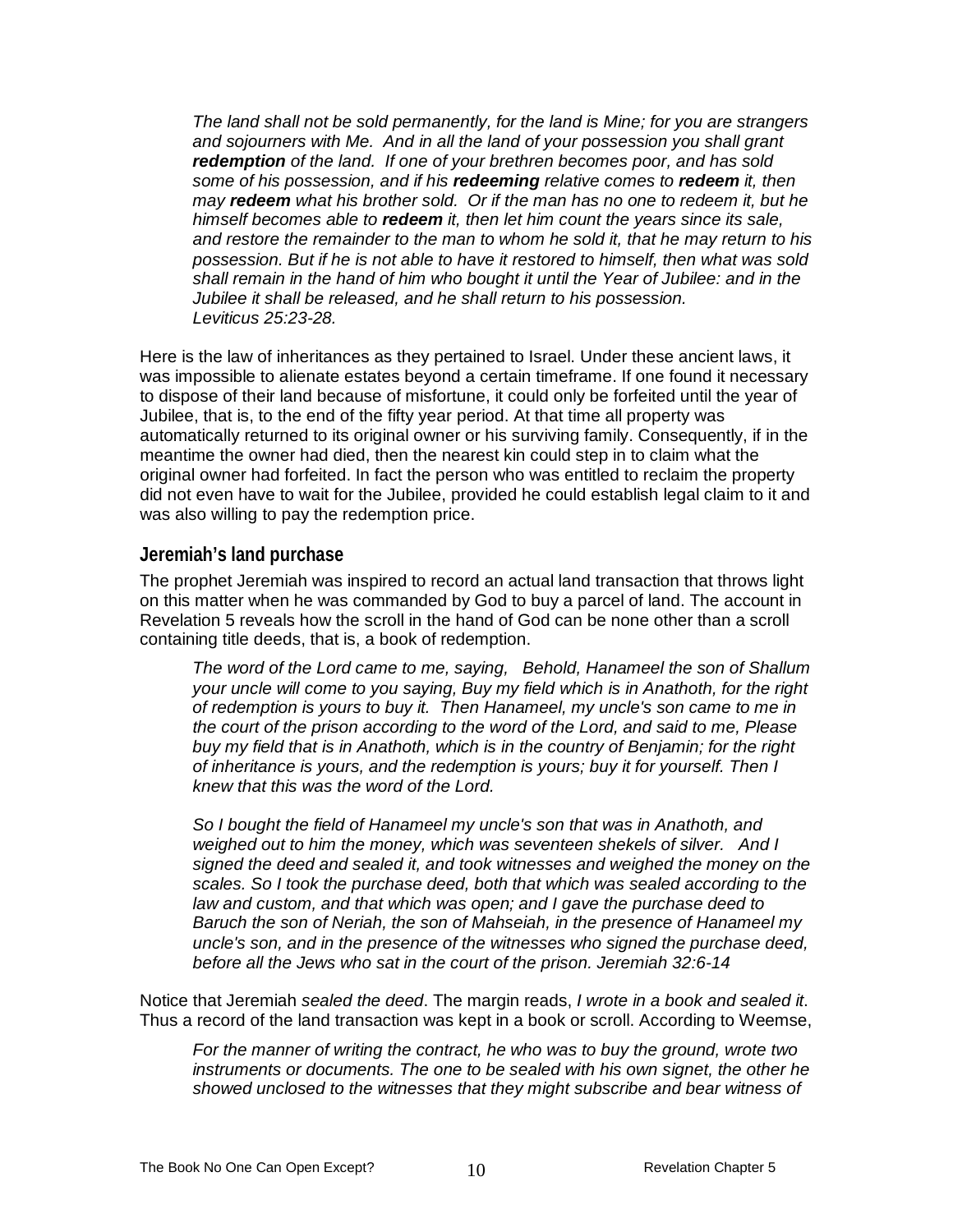*that which was written. This, the witnesses did subscribe upon the back of the enclosed (or sealed) instrument.[4](#page-10-1)*

This clearly shows that the purchaser wrote two documents – one he sealed, the other he left open for the witnesses to read, and then they signed the sealed scroll, rendering it authentic. Thus the scroll was *written within, and on the back side sealed*, with seals or signatures. This parallels the scroll of Revelation five *written within and on the back side, sealed with seven seals*. Without doubt, this scroll concerns title deeds.

But what book of *title deeds* would God be holding in his right hand? Presumably they are the title deeds of some property or inheritance that has been lost and which is of great concern to heaven to redeem.

#### <span id="page-10-0"></span>**The Book of Ruth**

The details concerning title-deeds and lost inheritances are beautifully brought to view in the ancient story of Ruth in the Old Testament. Ruth is one of the choicest stories in all of literature. Set in the times of the Judges about 1100BC, this account tells of how an Israelite family sold their inheritance because of drought. Through lack of faith the family moved into the land of Moab, the land of the enemy.

Moab became a land of death because the father and the two married sons perished. Erelong the remnant of the family, Naomi and Ruth, returned to the land of Israel and sought the lost inheritance. There they found a near relative, a kinsman, one through whom the lost inheritance could be bought back or redeemed. His name was Boaz and he was from Bethlehem.

Boaz agreed to pay the debt of Elimelech and Naomi and thereby redeem the inheritance. He also married the childless widow Ruth and raised children in the name of the dead husband, who as a consequence, it could be said, repossessed the inheritance.

Now Boaz, in redeeming the inheritance, was also under an obligation, if necessary, to avenge the death of the near of kin. The role of the kinsman/ redeemer was twofold: he was both a redeemer and an avenger.

The story in the Book of Ruth is a fitting representation of the history of the human race. Adam and Eve were established in Eden by the Creator (Micah 4:8 calls it *the first dominion*). By disobedience they sold their inheritance to Satan and went into the land of enemy, the land of death. However a remnant of Adam's family has subsequently sought to return to Eden and regain the lost inheritance. They found a near kinsman – one of their own race – through whom the inheritance can be redeemed and restored. This kinsman/redeemer, like Boaz, came from Bethlehem.

Jesus Christ has paid the debt of Adam's race upon Calvary's cross. By the sacrifice of His life, He has redeemed the lost inheritance. Like Boaz, He has also married the childless widow – the Christian Church: it is His bride. He is her spiritual husband and through this union Christ is raising up children, *the seed of the woman*, who one day will repossess the lost inheritance – Eden restored.

<span id="page-10-1"></span><sup>4</sup> Weemse, *Judicial Law of Moses* chapter 30, quoted in Joseph A Seiss, *The Apocalypse - An Exposition of the Book of Revelation* (Grand Rapids MI: Kregel Publications, 1987 reprint), footnote page 112.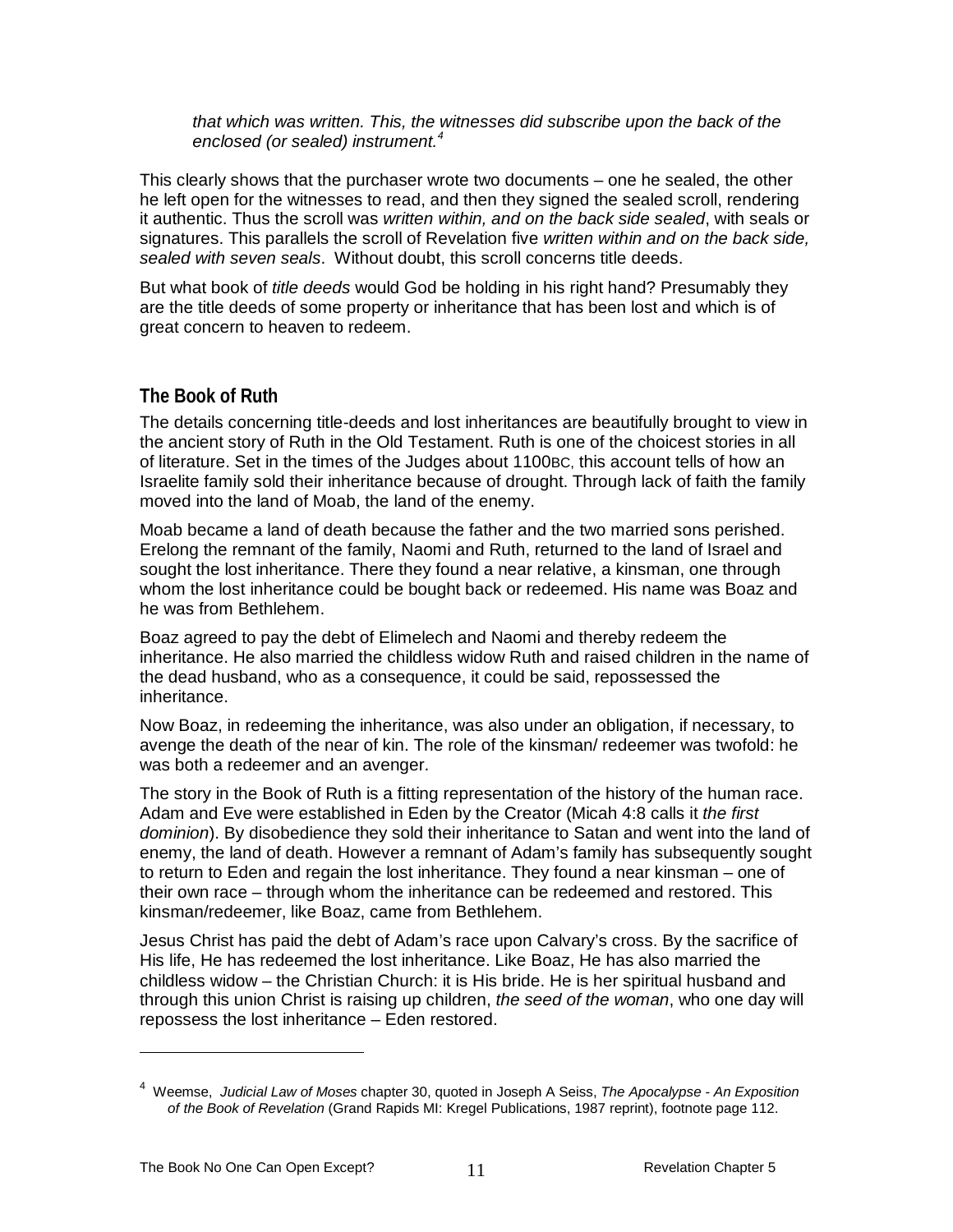As kinsman/ redeemer, Jesus Christ will also be responsible for avenging the blood of his brethren. That will be accomplished at the second and third Advents, when He destroys Satan and all who support this renegade angel.

See Appendix A for a table of parallels between Boaz the earthly kinsman-redeemer and Jesus Christ the heavenly Redeemer.

## <span id="page-11-0"></span>**Reclamation at Calvary**

There are ten steps in the reclamation and restoration of the ultimate lost inheritance. Nine of those steps were taken at Calvary. The tenth step will take place at the second and third Advents of Christ.

Now, while Jesus paid the price of redemption at Calvary, the transaction was not effective until it was ratified in heaven, witnessed by the whole universe. This is the significance of the impressive ceremony in heaven, where before the assembled hosts Christ is pronounced as being worthy to take and open the scroll.

Jesus has won back the title-deeds. He gained the victory at Calvary by His selfless sacrifice. Now, before the universe, according to Revelation Chapter 5, this victory is confirmed: this is public ceremony enacted to demonstrate that His sacrifice is acceptable.

This procedure pinpoints the time when Revelation Chapter 5 was fulfilled - shortly after the ascension of Christ to heaven. The 24 elders declare that as a result of Christ taking the scroll they *shall reign on the earth*, confirming that by this act, the earth, the lost inheritance, was redeemed.

Some expositors claim that the opening of the scroll denotes that the destiny of the world is already determined, and that this opening occurred in 1844 in the pre-second advent judgment. Now, while it could be true that the reception of the scroll might involve the world's fate, the announcement made that the destiny of the world had been determined was made just after the crucifixion of Christ.

*I heard a loud voice saying in heaven, "Now salvation, and strength, and the kingdom of our God, and the power of His Christ have come, for the accuser of our brethren is cast down, who accused them before our God day and night…. Therefore rejoice, O heavens, and you who dwell in them. Woe to the inhabitants of the earth and of the sea! For the devil has come down to you, having great wrath, because he knows that he has a short time". Revelation 12:10-12*

This announcement must have been conclusively issued just after Calvary because it declares,

*…now …salvation* (has) *come…*

# <span id="page-11-1"></span>**The universal anthem of praise**

*Then I looked and heard the voice of many angels around about the throne, the living creatures and the elders; and the number of them was ten thousand times ten thousand, and thousands of thousands, saying with a loud voice: Worthy is the Lamb who was slain to receive power and riches and wisdom and strength and honour and glory and blessing!*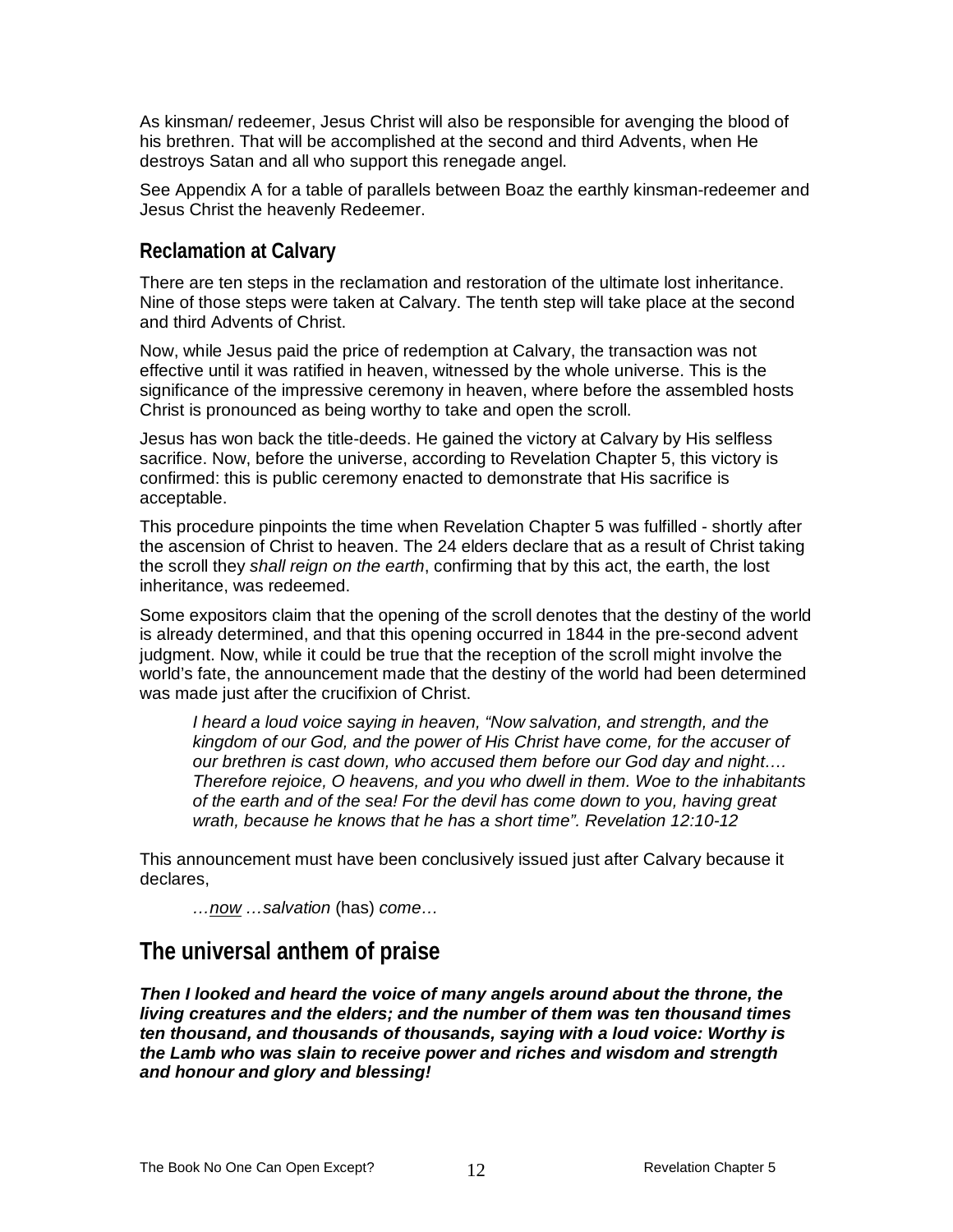*And every creature which is in heaven and on the earth and under the earth and such as are in the sea, and all that are in them, I heard saying, "Blessing and honour and glory and power be unto Him who sits on the throne, and to the Lamb, for ever and ever".* 

#### *And the four living creatures said, "Amen". And the twenty-four elders fell down and worshipped Him who lives for ever and ever. Revelation 5:11-14*

Here we are given a glimpse of the heavenly host surrounding the throne of our God. The number of angels is stated as over one hundred million. What a scene this presents! Nor are these angels standing idly by, they are the special messengers of God, awaiting His command.

*His angels… who do His word, heeding the voice of His word. Psalm 103:20*

*…hearkening to the voice of His word…ministers of His that do His pleasure. KJV*

On this occasion the angels comprise a mighty mass choir. Imagine the majestic music as they render the sevenfold anthem of praise to the worthiness of the Lamb.

There are two phases to this anthem. Verses 11and 12 contain the sevenfold anthem in praise of the lamb. Verses 13 and 14 contain a fourfold anthem from creatures in four locations - heaven, earth, under the earth and in the sea - in praise of the Father and the Lamb. It would seem that the second anthem could only be rendered when this earth is restored to harmony with the rest of the universe, for only then would *every creature…on the earth* render spontaneous praise to the Deity.

However in the setting of Revelation 5 this mighty anthem of praise bursts forth in response to the lamb taking hold of the scroll of redemption. The Spirit of Prophecy reveals that the anthem was sung by the heavenly hosts at the inauguration of Jesus as Mediator and High Priest.<sup>[5](#page-12-1)</sup> This possibly refers to that part of the anthem contained in  $v$ 11-12. The Spirit of Prophecy applies the whole anthem to the coronation of Jesus at the Second Advent.<sup>[6](#page-12-2)</sup>

The third application by the Spirit of Prophecy is at Jesus' coronation at the Third Advent, after the millennium.<sup>[7](#page-12-3)</sup> A fourth application is made to the days of eternity<sup>[8](#page-12-4)</sup> when the redeemed render praise to the Father and the Son.<sup>[9](#page-12-5)</sup>

## <span id="page-12-0"></span>**An incorrect interpretation**

Let us now examine the view that Revelation 4 and 5 involve the investigative judgment commencing in 1844, and that the sealed scroll is a book of record.

<span id="page-12-1"></span><sup>5</sup> Ellen G. White, *The Desire of Ages* 832-835.

<span id="page-12-2"></span><sup>6</sup> Ellen G. White, *The Great Controversy* (Mountain View, CA.: Pacific Press Publishing Assn., 1898), 648; Ellen G. White, *Testimonies to the Church* (Mountain View, CA: Pacific Press Publishing Assn., 1948), 8:44

Ellen G. White, *The Desire of Ages* 131.

<sup>7</sup> Ellen G. White, *The Great Controversy* 662-674.

<span id="page-12-4"></span><span id="page-12-3"></span><sup>8</sup> Ibid. 651-652; 678.

<span id="page-12-5"></span><sup>9</sup> Ellen G. White, *Testimonies to the Church* 6:368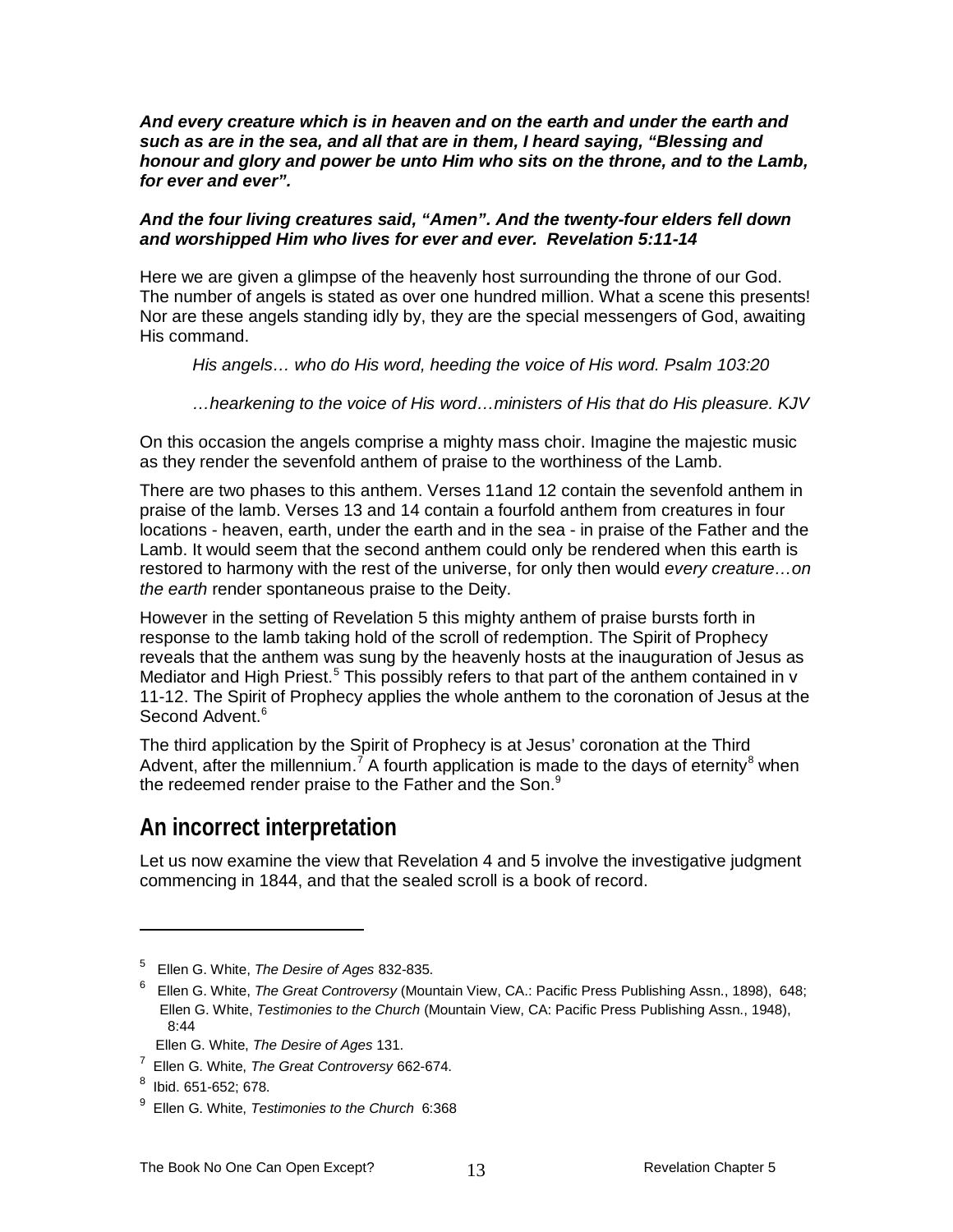There are three main reasons given for promoting this view:

1. That Revelation chapters 4 and 5 parallel Daniel 7:9-10 which describes the judgment scene commencing in 1844.

2. That Revelation 6:10 indicates judgment as the theme of the vision of Chapters 4-6.

3. That the Spirit of Prophecy teaches that Revelation 5 involves judgment.

An examination of these three claims will establish whether or not the conclusions drawn are warranted.

## <span id="page-13-0"></span>**Do Revelation Chapters 4 and 5 parallel Daniel 7: 9-10?**

The following table details the differences between the imagery and statements from Revelation Chapters 4 and 5, on the one hand, and Daniel 7:9-10 on the other. It will be seen that these chapters do not depict an identical scene.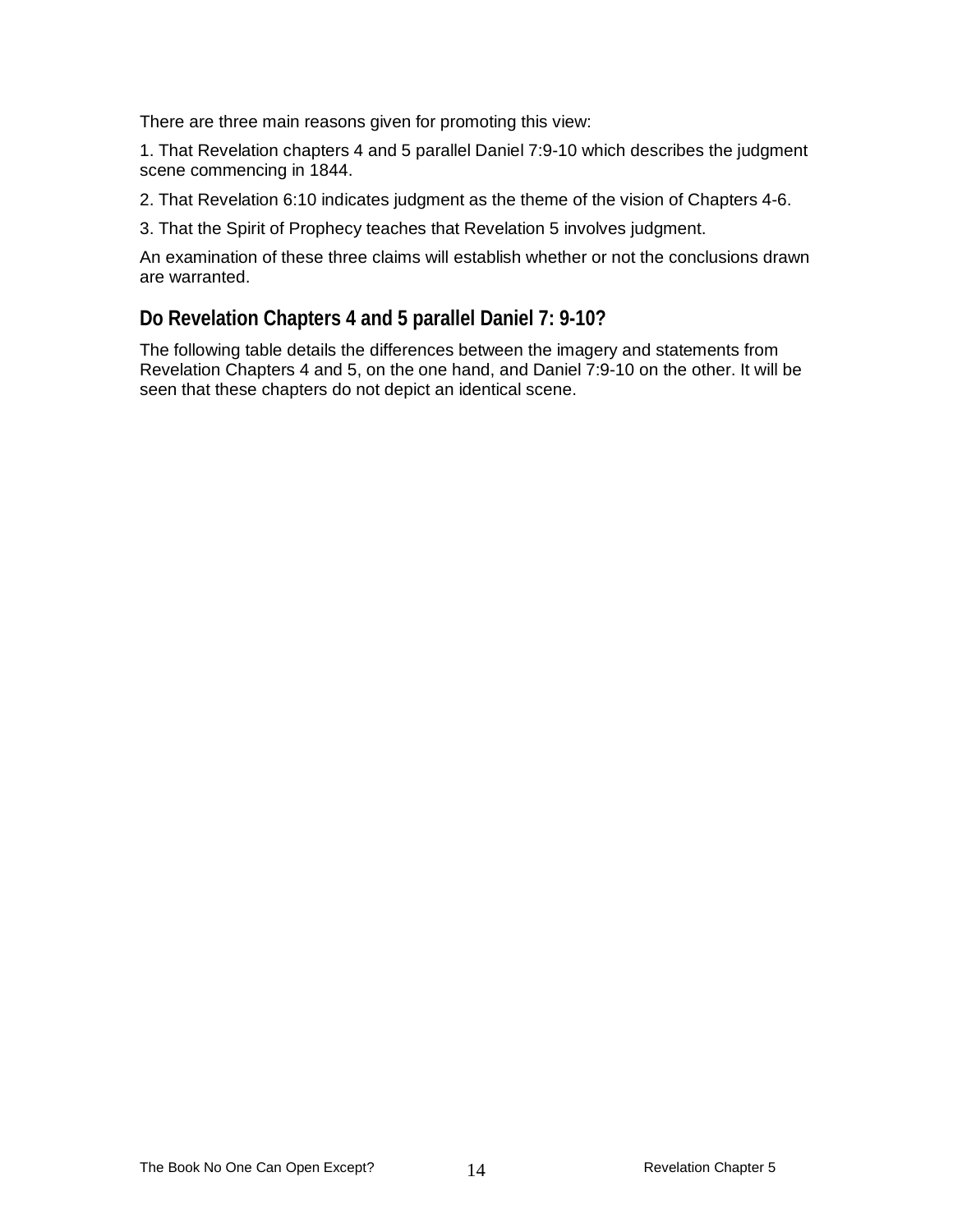# **Comparison between Daniel 7: 9-10 and Revelation 4 and 5**

| <b>Daniel 7: 9-10</b>                                                                                            | <b>Revelation 4 and 5</b>                                                                                                                                                                                                                                                                     |
|------------------------------------------------------------------------------------------------------------------|-----------------------------------------------------------------------------------------------------------------------------------------------------------------------------------------------------------------------------------------------------------------------------------------------|
| Vs 9 The thrones were cast down or placed in                                                                     | 4:2 A throne was set implying it is in position.                                                                                                                                                                                                                                              |
| position; indicating a change of location.                                                                       | There is no movement or change of location.                                                                                                                                                                                                                                                   |
| 9-10 The Father is in purest white.                                                                              | 4:3 The Father is in reddish brightness.                                                                                                                                                                                                                                                      |
| Garment white as snow                                                                                            | Like a jasper - crystal brightness.                                                                                                                                                                                                                                                           |
| Hair like pure wool.                                                                                             | and a sardine stone - reddish.                                                                                                                                                                                                                                                                |
| 9-10 The throne amid shades of fiery red. His                                                                    | 4:3 The throne is amid shades of green                                                                                                                                                                                                                                                        |
| throne was like the fiery flame and its                                                                          | there was a rainbow round about the throne                                                                                                                                                                                                                                                    |
| wheels as burning fire.                                                                                          | in sight like unto an emerald                                                                                                                                                                                                                                                                 |
| 10 Flames of fiery red from the throne.<br>A fiery stream issued and came forth from<br>before Him               | 4:5 Flashes of brilliant white from the throne.<br>from the throne proceeded lightnings                                                                                                                                                                                                       |
| 9-10 An atmosphere of great solemnity. There                                                                     | 4:8-11; 5:9-14 An atmosphere of deep                                                                                                                                                                                                                                                          |
| is no praise.                                                                                                    | gratitude and continuous praise.                                                                                                                                                                                                                                                              |
| 9-10 No lamps of fire are visible.                                                                               | 4:5 Lamps of fire are prominent.                                                                                                                                                                                                                                                              |
| 9-10 The books (plural) are opened.                                                                              | 3 A book (singular) is sealed - it cannot be                                                                                                                                                                                                                                                  |
| The heavenly court is in session.                                                                                | opened.                                                                                                                                                                                                                                                                                       |
| 9-10 These are Books of Record -kept by                                                                          | 3-4 No-one knows the book's contents or could                                                                                                                                                                                                                                                 |
| angels who know their contents.                                                                                  | look inside.                                                                                                                                                                                                                                                                                  |
| 10, 13 Christ is absent when the books are<br>opened. He is ushered into the court scene<br>after their opening. | 5:5-6 Christ is present when the book is<br>presented; but it is unopened until the final<br>seal is removed - after the second Advent<br>(Revelation 6:14-17)                                                                                                                                |
| 10 Describes a judgment scene or court setting<br>in the Most Holy place of the Heavenly<br>Sanctuary.           | 4:5; 5:7-8 An inaugural scene in the Holy Place<br>of the Heavenly Sanctuary, where Jesus is<br>installed as Priest-King. The theme is the<br>worthiness and power of the Lamb. There is<br>not one word concerning judgment in the whole<br>vision, only the lack of it. (Revelation 6:9-11) |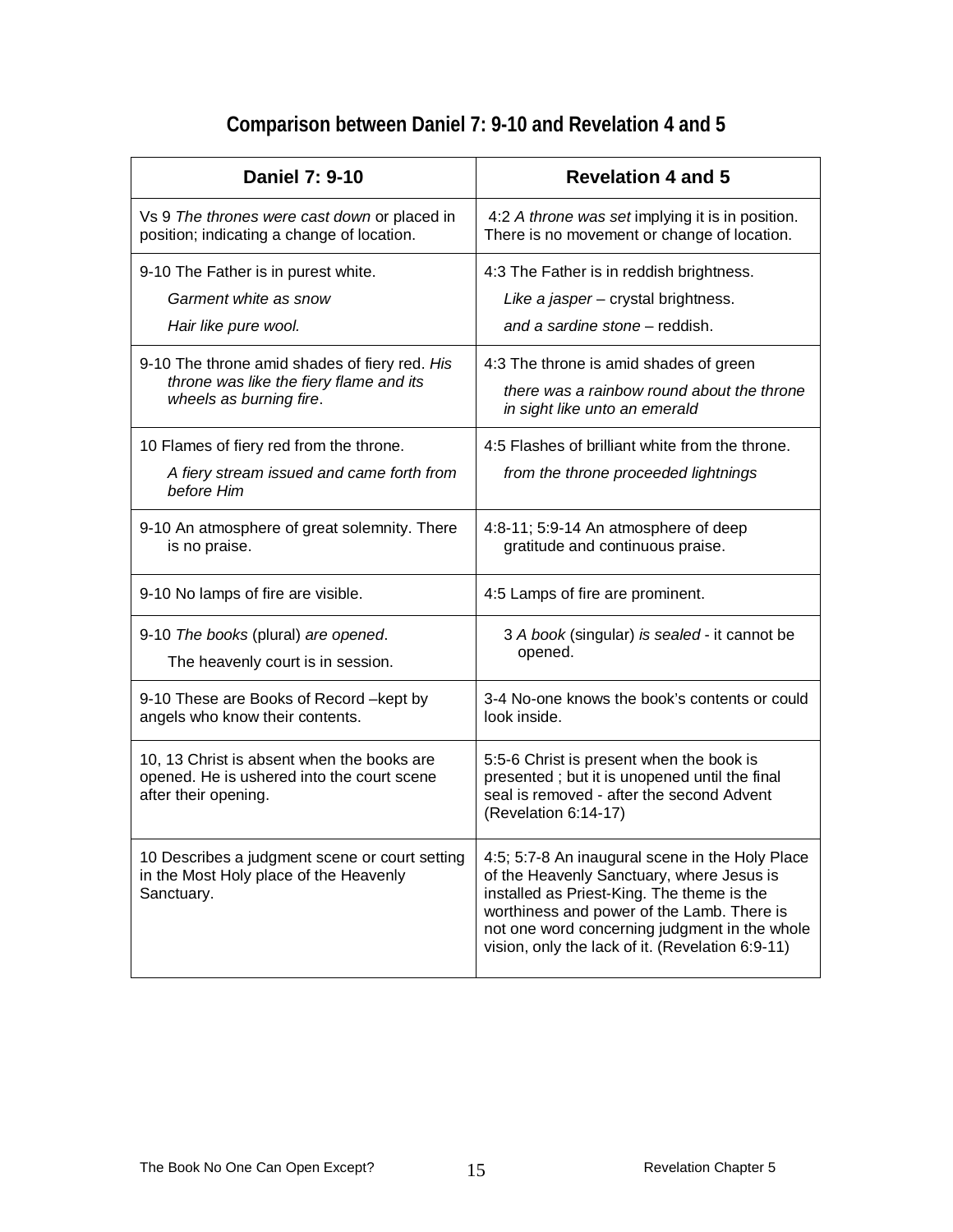## <span id="page-15-0"></span>**Does Revelation 6:10 imply a connection to the investigative judgment?**

Does Revelation 6:10 indicate that the theme of the vision in Chapters 4 and 5 concerns judgment? Let us analyze this verse. It concerns the fifth seal and reads,

*When he had opened the fifth seal, I saw under the altar the souls of those who had been slain for the word of God and for the testimony which they held. And they cried with a loud voice, saying, How long, O Lord, holy and true, until You judge and avenge our blood on those who dwell on the earth? Then a white robe was given to each of them; and it was said unto them that they should rest a little while longer, until the number of their fellow servants and their brethren, who would be killed as they were, was completed. Revelation 6:9-11.*

Why do some scholars claim that Verse 10 expounds a theme of judgment? In reality the passage really presents a cry for justice: in fact in the whole of the vision there is no allusion to judgment at all. The hosts of martyrs who have fallen under the hooves of the fourth horseman are portrayed calling for justice, for redress long overdue.

In fact, not only is there a complete lack of any judgment scenario, what is presented is exactly the opposite of judgment. Consequently this is not a reference to the investigative judgment. Rather, this is a plea to God to avenge the murder of millions of saints during the period of the fourth horseman. Therefore the second ground for believing that Revelation Chapters 4 and 5 concerns judgment is without substance.

## <span id="page-15-1"></span>**Does the Spirit of Prophecy indicate a connection to the pre-advent judgment?**

Does the Spirit of Prophecy indicate that Revelation Chapters 4 and 5 involve the preadvent judgment? Let us examine the first statement that its advocates use.

*Thus the Jewish leaders made their choice. Their decision was registered in the book which John saw in the hand of Him that sat upon the throne, the book which no man could open. In all its vindictiveness this decision will appear before them in the day when this book is unsealed by the Lion of the tribe of Judah. [10](#page-15-2)*

What, in fact, does this statement refer to? It is an exposition of the parable of the vineyard, which Jesus gave to reveal how the Jewish leaders would murder him and seize the vineyard.<sup>[11](#page-15-3)</sup> The Spirit of Prophecy follows with the statement

*Thus the Jewish leaders made their choice… and this decision will appear before them in the day when this book is unsealed by the lion of the tribe of Judah.*

Some have concluded that because this fearful crime was registered in the scroll of Revelation 5 that this scroll must be the book of records of Daniel 7:9-10, which involves the judgment of 1844. However the judgment referred to must be a judgment that is an executive judgment because it states that *this decision will appear before them in the day when this book is unsealed*.

<span id="page-15-2"></span><sup>10</sup> Ellen G. White, *Christ's Object Lessons* (Washington, DC.: Review and Herald Publishing Assn., 1900), 298.

<span id="page-15-3"></span><sup>11</sup> Matthew 31:33-46.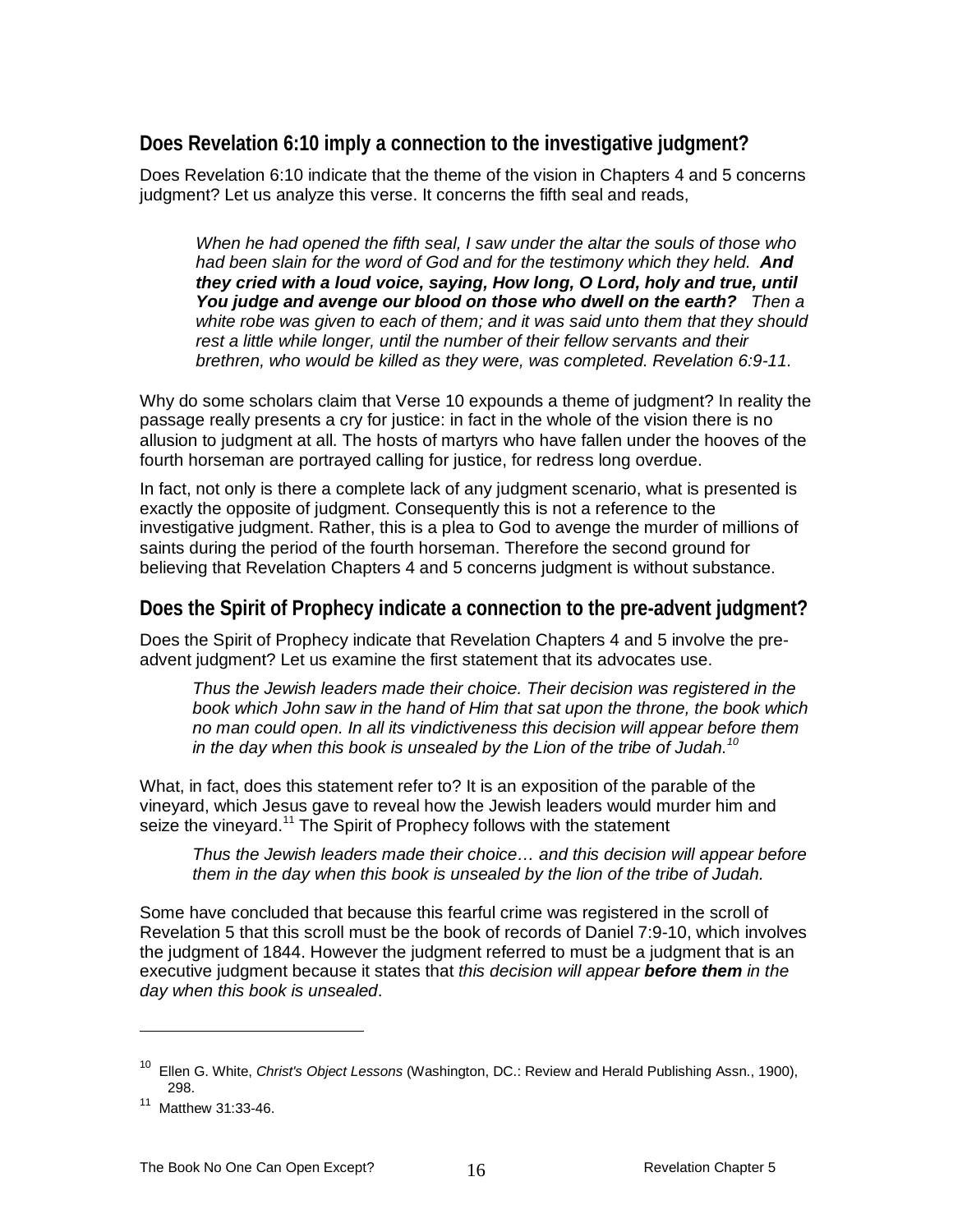When is it that the Jewish leaders will be resurrected to see their record? The Spirit of Prophecy says that it will be *in the day that this book is unsealed*. And when will the final seal be removed from the book? According to the sixth seal, it will be at the Second Advent.

Will the Jewish leaders be alive at the Second Advent to be confronted with the results of their decision? They will. The Jewish leaders, with other malefactors, will be resurrected in the partial resurrection as described in Daniel 12:2, Matthew 26:64 and Revelation 1:7.

*Those that mocked and derided Christ's dying agonies, and the most violent opposers of his truth and his people, are raised to behold him in his glory, and to see the honor placed upon the loyal and obedient. [12](#page-16-0)*

*There are those who mocked Christ in his humiliation. With thrilling power come to their minds the Sufferer's words when, adjured by the high priest, he solemnly declared, 'Hereafter you will see the Son of Man sitting at the right hand of the Power and coming on the clouds of heaven'. Matthew 26:64*

*Now they behold him in his glory… With awful distinctness do priests and rulers recall the events of Calvary. …Vividly they recall the Saviour's parable of the husbandman who… abused his servants and slew his son…. priests and elders see their own course and their own just doom… They seek to flee from the presence of the King of kings. In the deep caverns of the earth, rent asunder by the warring of the elements, they vainly attempt to hide.[13](#page-16-1)*

This Spirit of Prophecy prediction could also have a second application after the resurrection of the unsaved at the end of the thousand years of Revelation 20. Once again the Jewish leaders will be resurrected and will face their damning record, to be judged according to their works (Revelation 20:12).

If the scroll of Revelation 5 is not a book of record, why is the Jewish leaders' decision registered in it? If this book contains the title-deeds, then the essential details of every conveyance of property would be recorded there.

Legal authorities state that title deeds should contain an unbroken chain relative to how and when each conveyance was transacted, demonstrating that it was legal and proper. The reason the Jewish leaders' decision was registered, was because they took possession of the inheritance illegally.

*This is the heir. Come, let us kill him and seize his inheritance. Matthew 21:38*

They killed the Son of God and seized the inheritance and that dastardly, illegal act was recorded in the title deeds. In the executive judgment, when they face *the lion of the tribe of Judah*, the Jewish leaders will be called to answer for their momentous crime.

A second Spirit of Prophecy statement is used to advocate that Revelation 4 and 5 concerns judgment.

<span id="page-16-0"></span><sup>12</sup> Ellen G. White, *The Great Controversy* 637.

<span id="page-16-1"></span><sup>13</sup> Ibid. 643-644*.*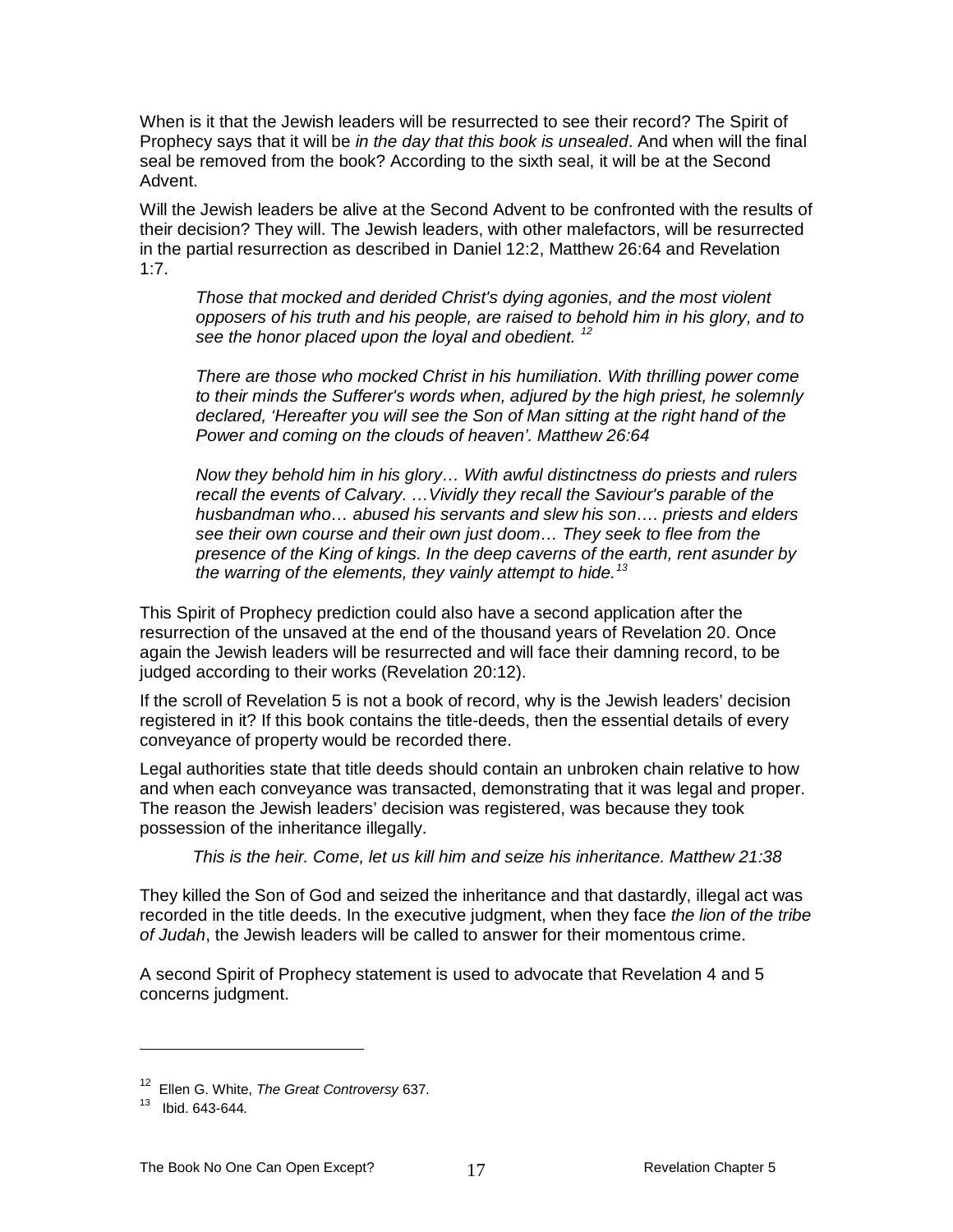*What will such a one do in the day that the books are opened and every man is judged according to the things written in the books? The fifth chapter of Revelation needs to be closely studied. It is of great importance to those who shall act a part in the work of God for these last days. There are some who are deceived. They do not realize what is coming on the earth. Those who have permitted their minds to become beclouded in regard to what constitutes sin are fearfully deceived. Unless they make a decided change they will be found wanting when God pronounces judgment upon the children of men.[14](#page-17-1)*

Does this passage refer to the investigative judgment of 1844? The context shows that the prophet is writing to certain leaders in Battle Creek in 1909. These leaders were shutting their eyes to truth, persisting in teaching error and leading God's people astray. They were warned that if they did not repent, they would face the judgment when the books are opened and every man is judged according to the things written in the books.

The Spirit of Prophecy refers here to the executive judgment which involves the second and third advents. It is the executive judgment of the unsaved, not the investigative judgment of 1844.

In this setting, the prophet then counsels

*the fifth chapter of Revelation needs to be closely studied. It is of great importance to those who shall act a part in God's work for these last days.[13](#page-17-2)*

What does Revelation 5 have to do with the executive judgment? That is the day when the book of redemption containing the title-deeds, will be opened. The seventh seal of the scroll will be removed at the Second Advent and then the book is opened. At that time Christ, as the Kinsman/Redeemer, will avenge the wrongs done against his people. As *the Lion of the tribe of Judah* he will manifest himself as Judge and Avenger.

#### <span id="page-17-0"></span>**Dangers of leading others astray**

The Spirit of Prophecy says of those who are guilty of leading others astray

*… they do not realize what is coming on the earth. [13](#page-17-3)*

What, ultimately, is coming on the earth? The prophet then describes the terrible events which occur at the close of the sixth seal, when the lost flee from the wrath of the Lamb *for the great day of his wrath is come.* Thus the judgment referred to by the prophet is the executive judgment, not the pre-advent judgment of 1844. There are no grounds whatsoever for associating Revelation 5 with the investigative judgment.

<span id="page-17-3"></span><span id="page-17-2"></span><span id="page-17-1"></span><sup>14</sup> Ellen G. White, *Testimonies to the Church* 9:266-267.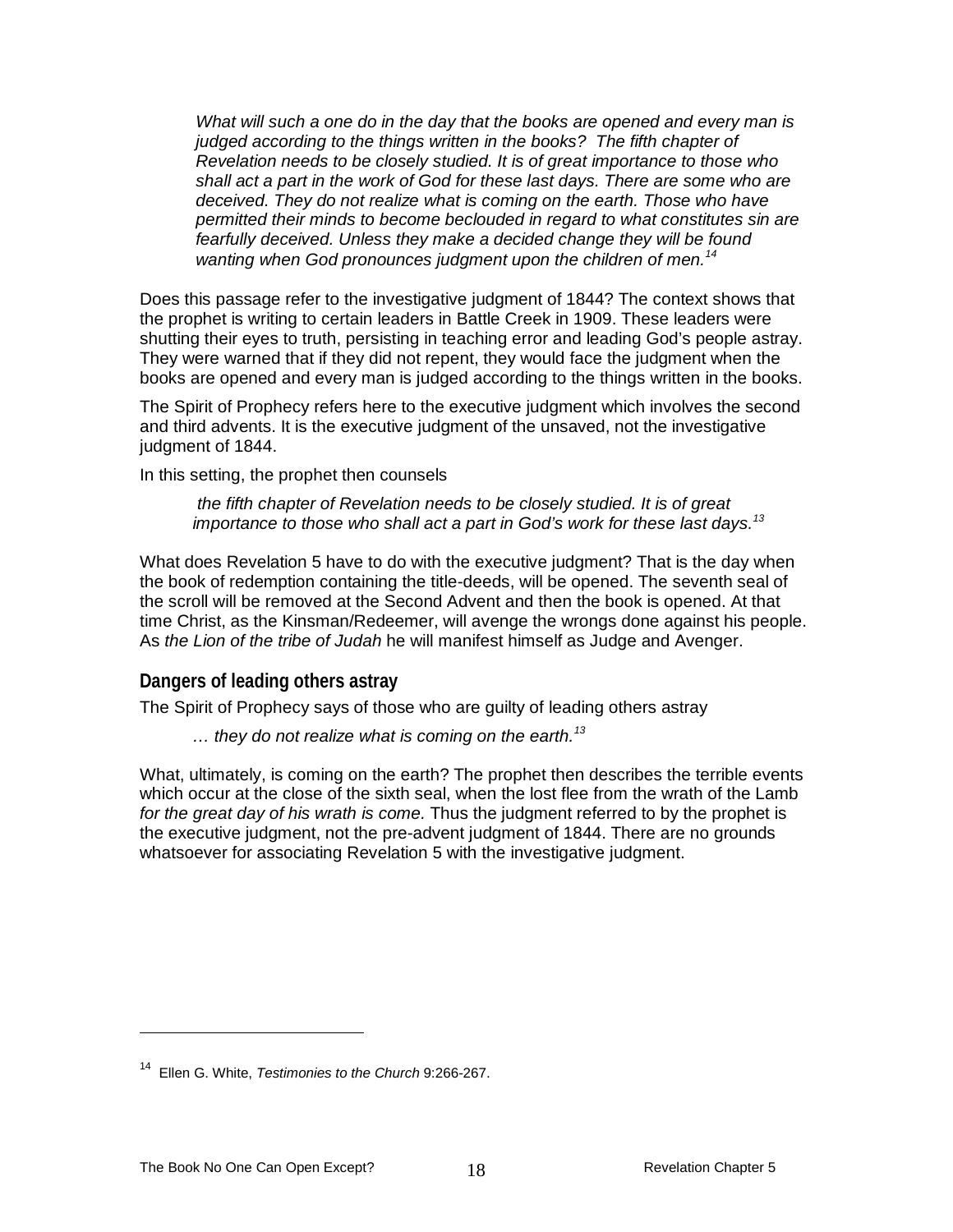# <span id="page-18-0"></span>**The true message of Revelation 5**

The message of Revelation Chapter 5 is that Christ is the slain lamb who takes away all confessed sin – the one who is worthy to receive *power and riches and wisdom, and strength and honor and glory and blessing* and the one who is worthy to take the scroll and to open its seals. It leads us into Revelation Chapter 6 where we find that in the day of executive judgment Christ will nevertheless deal in awful justice with those who have treated sin lightly and have led others astray.

Revelation Chapter 5 introduces the seven seals of the Book of Revelation. Understanding this chapter's true meaning and message will help us to interpret the seven seals correctly.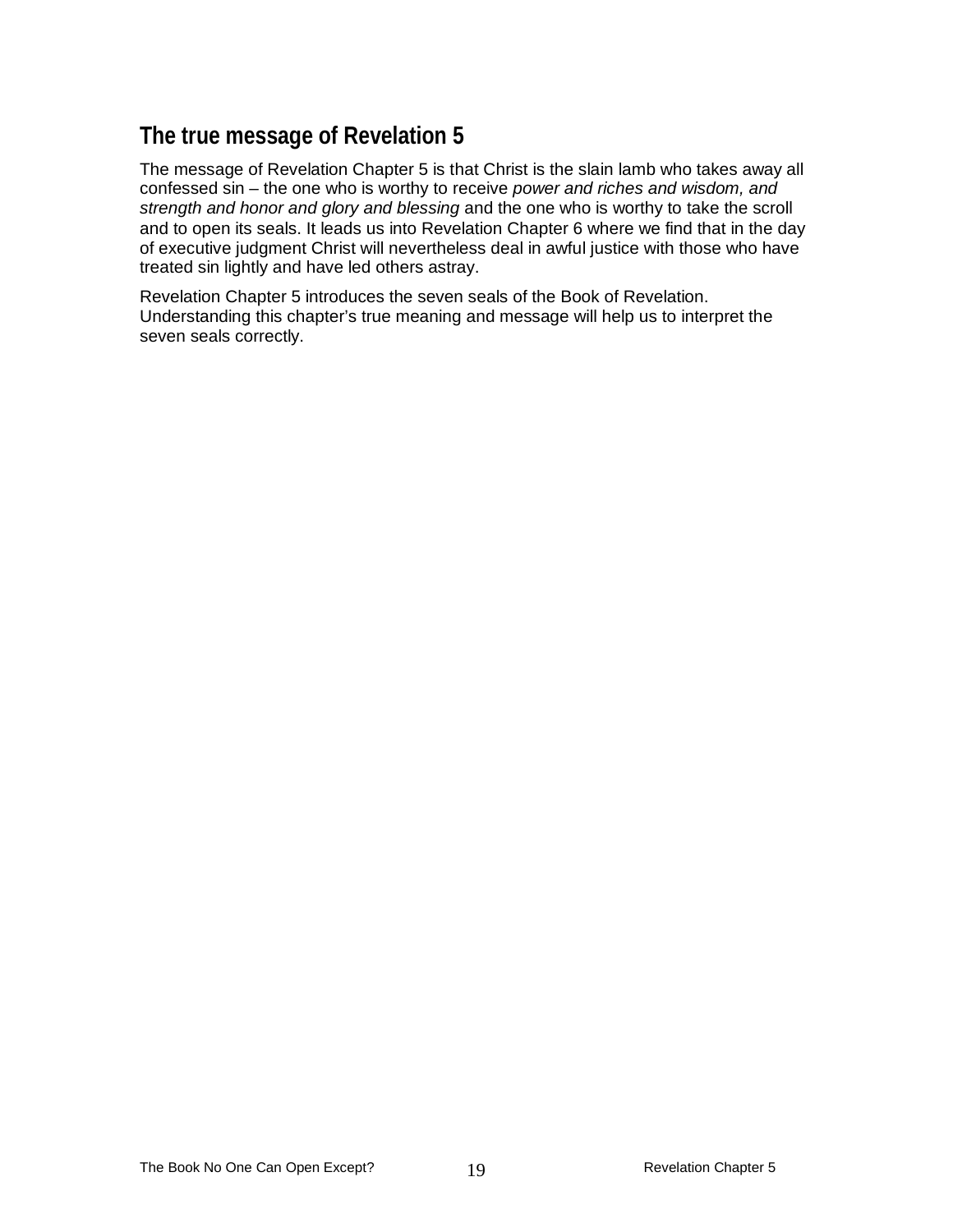# <span id="page-19-0"></span>**Parallels between Israel and Boaz the kinsman-redeemer and God's people and Jesus Christ the Redeemer**

| <b>Boaz</b>                                                                                                                                                     | <b>Jesus Christ</b>                                                                                                                                                                                                                                                                                                    |
|-----------------------------------------------------------------------------------------------------------------------------------------------------------------|------------------------------------------------------------------------------------------------------------------------------------------------------------------------------------------------------------------------------------------------------------------------------------------------------------------------|
| Israel was established in Palestine as God's<br>chosen people.                                                                                                  | The human race, in Adam & Eve, were<br>established in Eden as God's chosen                                                                                                                                                                                                                                             |
| The land of Israel – the Promised Land.                                                                                                                         | Typical of the renewed earth - the land of<br>promise Romans 4:13, Hebrews 11:13-16.                                                                                                                                                                                                                                   |
| A family in Israel, in distrust of God, sell their<br>inheritance and dwell in Moab, the land of the<br>enemy.                                                  | Adam & Eve, in distrust of God, sold out their<br>inheritance to Satan and dwelt in the land of<br>the enemy.                                                                                                                                                                                                          |
| Moab was a land of death – father & two sons<br>die.                                                                                                            | This world is a land of death. Death passed<br>upon all men Romans 5:12                                                                                                                                                                                                                                                |
| A remnant of the family - Naomi & Ruth -return<br>to Israel to seek the lost inheritance.                                                                       | A remnant of the family of Adam seek for the<br>lost inheritance, which will be the renewed<br>earth - Eden restored.                                                                                                                                                                                                  |
| A near relative, a kinsman, is found through<br>whom the lost inheritance can be bought back<br>or redeemed.                                                    | A near kinsman is found, Jesus Christ in all<br>things made like His brethren, through whom<br>the lost inheritance is redeemed and restored                                                                                                                                                                           |
| Boaz pays the debt of Elimelech and Naomi,<br>and thereby redeems the inheritance.                                                                              | Jesus Christ, by becoming man and dying<br>upon the cross has paid the debt of Adam's<br>family and thereby has redeemed the lost<br>inheritance of Eden.                                                                                                                                                              |
| Boaz married the childless widow Ruth and in<br>the name of the dead husband raised up<br>children who repossessed the inheritance.                             | Jesus Christ marries the childless widow -the<br>church. She is his spiritual bride and He is<br>raising up children (the seed of the woman)<br>who will possess the kingdom.                                                                                                                                          |
| Boaz, as Kinsman-Redeemer, not only<br>redeemed the lost inheritance but was also<br>under obligation, if necessary, to avenge the<br>death of the near of kin. | Jesus Christ as the true Kinsman - Redeemer,<br>redeemed the inheritance of Eden lost. He will<br>occupy it and be responsible for avenging the<br>blood of his brethren at the Second & Third<br>Advents. He destroys Satan and his followers,<br>then cleanses and restores this earth to its<br>original condition. |